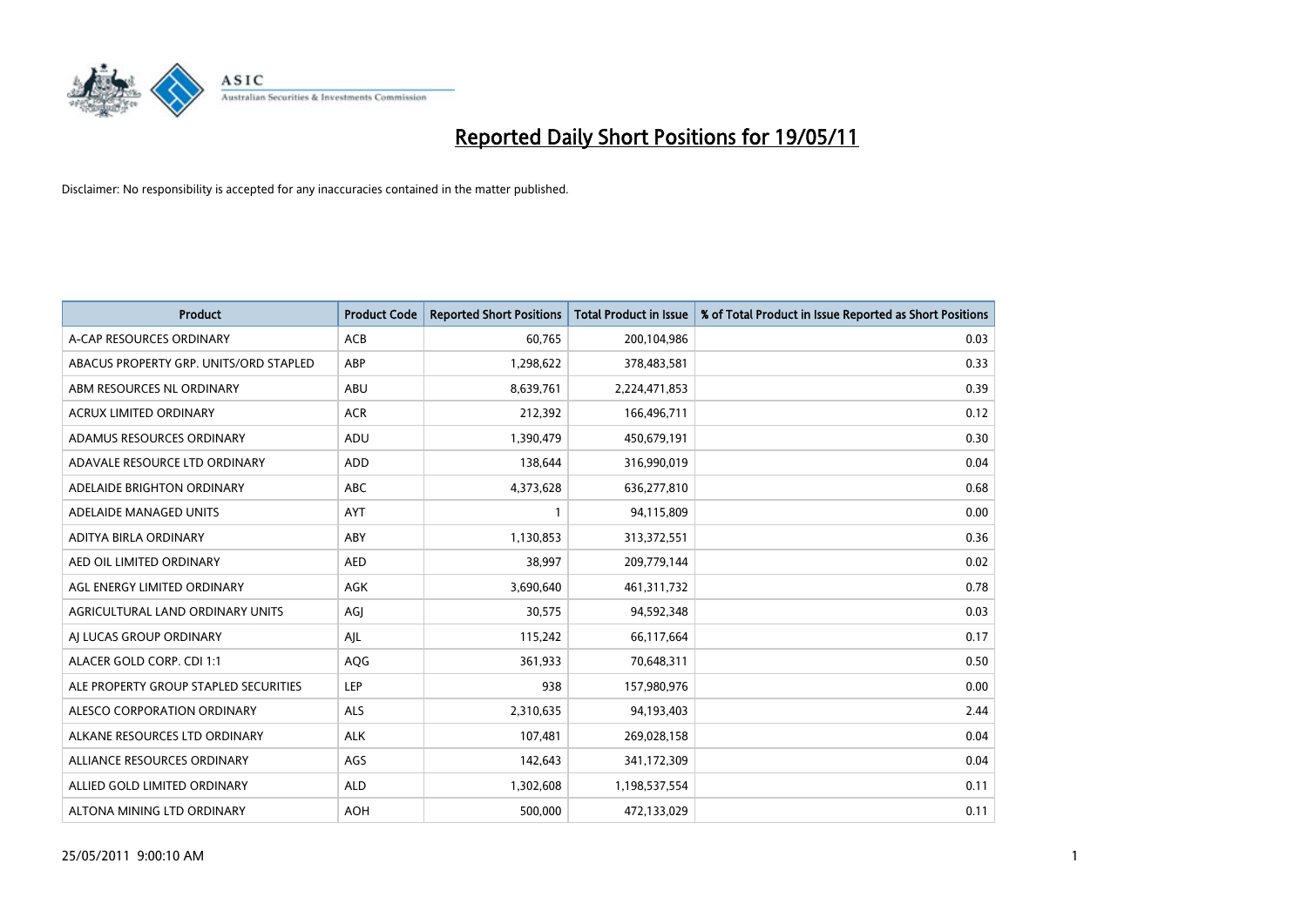

| <b>Product</b>                          | <b>Product Code</b> | <b>Reported Short Positions</b> | Total Product in Issue | % of Total Product in Issue Reported as Short Positions |
|-----------------------------------------|---------------------|---------------------------------|------------------------|---------------------------------------------------------|
| ALUMINA LIMITED ORDINARY                | <b>AWC</b>          | 19,671,554                      | 2,440,196,187          | 0.79                                                    |
| AMADEUS ENERGY ORDINARY                 | AMU                 | 454,000                         | 300,288,855            | 0.15                                                    |
| AMALGAMATED HOLDINGS ORDINARY           | AHD                 | 13,737                          | 157,461,063            | 0.01                                                    |
| AMCOR LIMITED ORDINARY                  | <b>AMC</b>          | 9,352,753                       | 1,227,416,280          | 0.74                                                    |
| AMP LIMITED ORDINARY                    | AMP                 | 8,155,738                       | 2,789,686,764          | 0.26                                                    |
| AMPELLA MINING ORDINARY                 | <b>AMX</b>          | 343,718                         | 203,285,108            | 0.16                                                    |
| ANSELL LIMITED ORDINARY                 | <b>ANN</b>          | 4,000,992                       | 133,011,550            | 3.02                                                    |
| ANTARES ENERGY LTD ORDINARY             | <b>AZZ</b>          | 101,632                         | 275,000,000            | 0.04                                                    |
| ANZ BANKING GRP LTD ORDINARY            | <b>ANZ</b>          | 4,547,610                       | 2,596,828,457          | 0.14                                                    |
| APA GROUP STAPLED SECURITIES            | <b>APA</b>          | 6,903,735                       | 556,193,951            | 1.23                                                    |
| APEX MINERALS NL ORDINARY               | <b>AXM</b>          | 986,249                         | 5,550,243,713          | 0.02                                                    |
| APN EUROPEAN RETAIL UNITS STAPLED SEC.  | <b>AEZ</b>          | 11,832                          | 544,910,660            | 0.00                                                    |
| APN NEWS & MEDIA ORDINARY               | <b>APN</b>          | 18,967,582                      | 618,568,292            | 3.06                                                    |
| AQUARIUS PLATINUM. ORDINARY             | <b>AOP</b>          | 2,533,474                       | 470,070,802            | 0.52                                                    |
| AQUILA RESOURCES ORDINARY               | <b>AQA</b>          | 4,010,647                       | 374,368,499            | 1.08                                                    |
| ARAFURA RESOURCE LTD ORDINARY           | <b>ARU</b>          | 5,311,293                       | 367,980,342            | 1.45                                                    |
| ARB CORPORATION ORDINARY                | <b>ARP</b>          | 5,228                           | 72,481,302             | 0.00                                                    |
| ARDENT LEISURE GROUP STAPLED SECURITIES | AAD                 | 541,370                         | 318,147,978            | 0.15                                                    |
| ARISTOCRAT LEISURE ORDINARY             | ALL                 | 35,425,628                      | 536,480,307            | 6.61                                                    |
| ASCIANO LIMITED ORDINARY                | <b>AIO</b>          | 22,943,715                      | 2,926,103,883          | 0.81                                                    |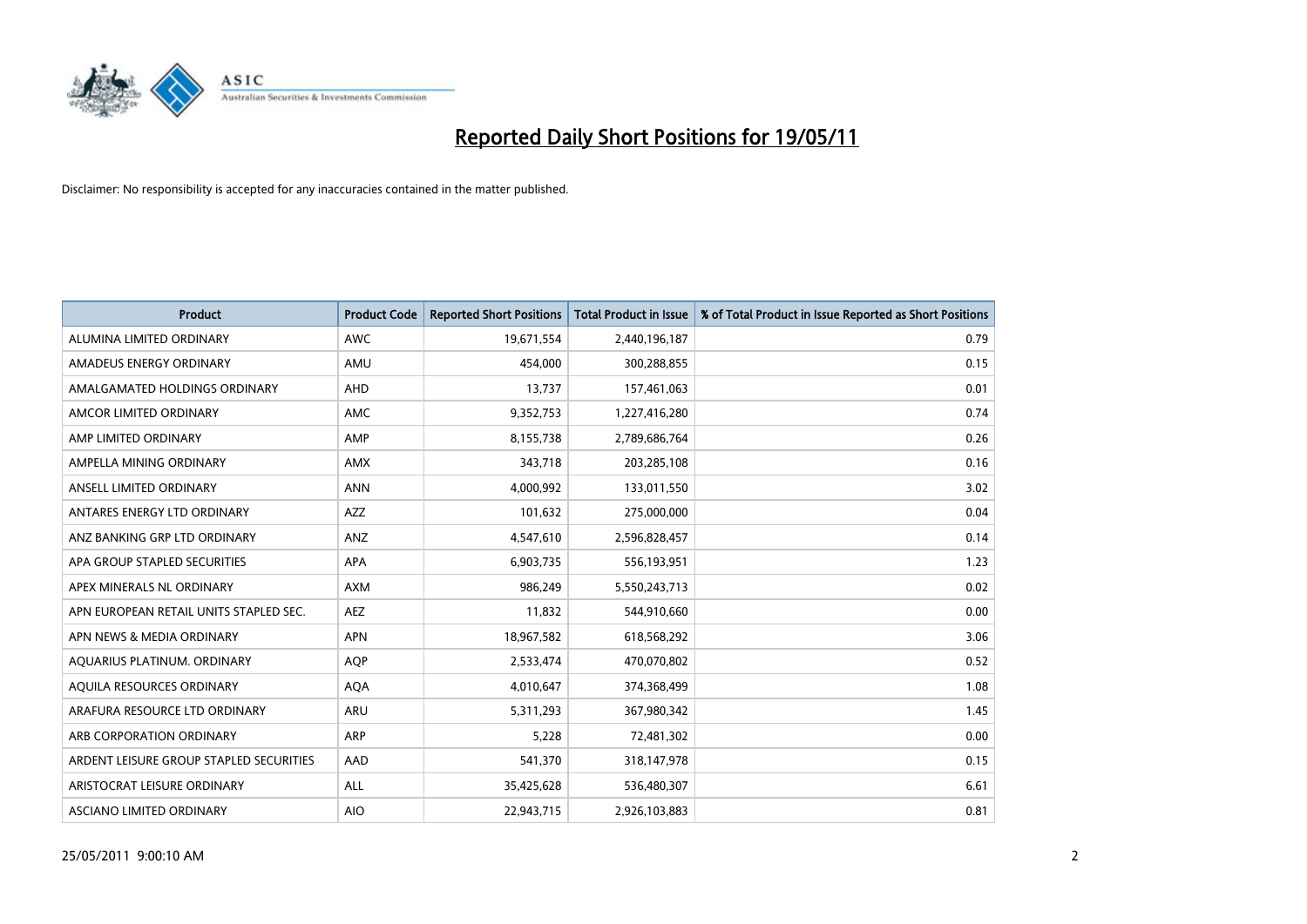

| <b>Product</b>                          | <b>Product Code</b> | <b>Reported Short Positions</b> | <b>Total Product in Issue</b> | % of Total Product in Issue Reported as Short Positions |
|-----------------------------------------|---------------------|---------------------------------|-------------------------------|---------------------------------------------------------|
| ASG GROUP LIMITED ORDINARY              | <b>ASZ</b>          | 68.401                          | 169,117,796                   | 0.04                                                    |
| ASPEN GROUP ORD/UNITS STAPLED           | <b>APZ</b>          | 1,055,941                       | 575,907,977                   | 0.18                                                    |
| ASPIRE MINING LTD ORDINARY              | <b>AKM</b>          | 14,170                          | 539,971,483                   | 0.00                                                    |
| ASTON RES LTD ORDINARY                  | <b>AZT</b>          | 136,063                         | 204,527,604                   | 0.06                                                    |
| ASTRO JAP PROP GROUP STAPLED SECURITIES | AJA                 | 23,100                          | 58,445,002                    | 0.05                                                    |
| ASX LIMITED ORDINARY                    | ASX                 | 1,345,463                       | 175,136,729                   | 0.76                                                    |
| ATLANTIC LIMITED ORDINARY               | ATI                 | 519,417                         | 113,179,279                   | 0.46                                                    |
| ATLAS IRON LIMITED ORDINARY             | <b>AGO</b>          | 1,629,389                       | 823,820,142                   | 0.20                                                    |
| AURORA MINERALS LTD ORDINARY            | <b>ARM</b>          | 416                             | 104,167,499                   | 0.00                                                    |
| <b>AURORA OIL &amp; GAS ORDINARY</b>    | <b>AUT</b>          | 4,891,316                       | 403,687,342                   | 1.22                                                    |
| AUSDRILL LIMITED ORDINARY               | <b>ASL</b>          | 112,536                         | 300,677,909                   | 0.03                                                    |
| AUSENCO LIMITED ORDINARY                | <b>AAX</b>          | 2,777,517                       | 122,987,022                   | 2.25                                                    |
| <b>AUSTAL LIMITED ORDINARY</b>          | ASB                 | 222,292                         | 188,069,638                   | 0.10                                                    |
| <b>AUSTAR UNITED ORDINARY</b>           | <b>AUN</b>          | 2,049,954                       | 1,271,389,658                 | 0.14                                                    |
| AUSTBROKERS HOLDINGS ORDINARY           | <b>AUB</b>          | $\overline{2}$                  | 54,658,736                    | 0.00                                                    |
| AUSTIN ENGINEERING ORDINARY             | ANG                 | 4,032                           | 71,714,403                    | 0.00                                                    |
| <b>AUSTRALAND ASSETS ASSETS</b>         | AAZPB               | 1,168                           | 2,750,000                     | 0.04                                                    |
| AUSTRALAND PROPERTY STAPLED SECURITY    | <b>ALZ</b>          | 1,131,454                       | 576,846,597                   | 0.18                                                    |
| AUSTRALIAN AGRICULT, ORDINARY           | AAC                 | 5,552,692                       | 303,904,127                   | 1.84                                                    |
| AUSTRALIAN EDUCATION UNITS              | <b>AEU</b>          | 625,000                         | 175,465,397                   | 0.36                                                    |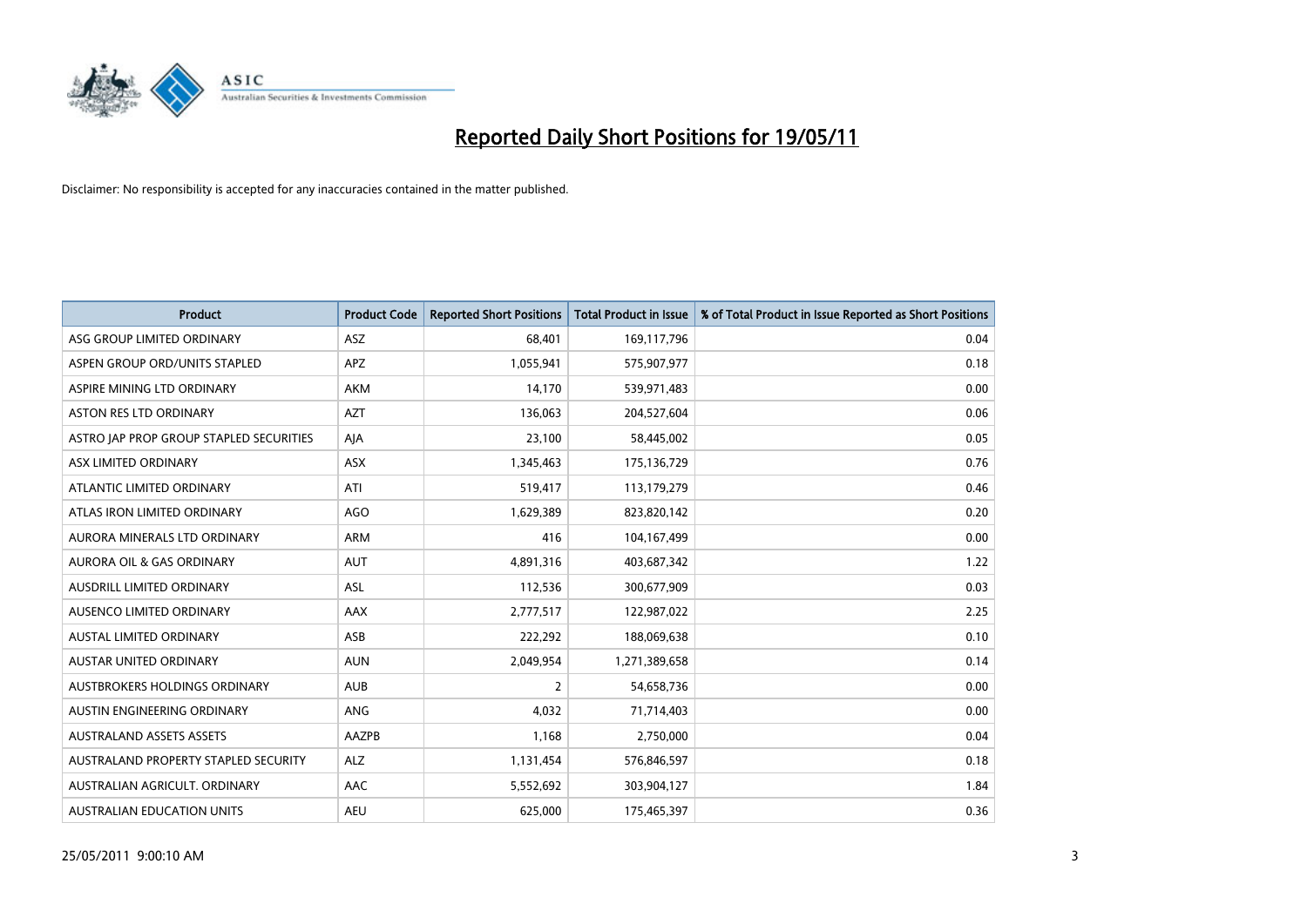

| <b>Product</b>                       | <b>Product Code</b> | <b>Reported Short Positions</b> | <b>Total Product in Issue</b> | % of Total Product in Issue Reported as Short Positions |
|--------------------------------------|---------------------|---------------------------------|-------------------------------|---------------------------------------------------------|
| AUSTRALIAN INFRASTR, UNITS/ORDINARY  | <b>AIX</b>          | 841,225                         | 620,733,944                   | 0.12                                                    |
| AUSTRALIAN MINES LTD ORDINARY        | <b>AUZ</b>          | 1,400,000                       | 576,910,315                   | 0.24                                                    |
| AUSTRALIAN PHARM, ORDINARY           | API                 | 827,000                         | 488,115,883                   | 0.16                                                    |
| AUTOMOTIVE HOLDINGS ORDINARY         | <b>AHE</b>          | 130,099                         | 226,387,577                   | 0.05                                                    |
| AVEXA LIMITED ORDINARY               | <b>AVX</b>          | 243,657                         | 847,688,779                   | 0.03                                                    |
| AWE LIMITED ORDINARY                 | <b>AWE</b>          | 1,198,846                       | 521,871,941                   | 0.23                                                    |
| AZUMAH RESOURCES ORDINARY            | <b>AZM</b>          | 180,771                         | 275,196,055                   | 0.07                                                    |
| <b>BANDANNA ENERGY ORDINARY</b>      | <b>BND</b>          | 194,481                         | 426,515,482                   | 0.04                                                    |
| BANK OF QUEENSLAND. ORDINARY         | <b>BOO</b>          | 3,105,072                       | 222,072,957                   | 1.37                                                    |
| <b>BANNERMAN RESOURCES ORDINARY</b>  | <b>BMN</b>          | 164,765                         | 234,435,934                   | 0.07                                                    |
| <b>BASE RES LIMITED ORDINARY</b>     | <b>BSE</b>          | 63,381                          | 161,841,114                   | 0.04                                                    |
| BATHURST RESOURCES ORDINARY          | <b>BTU</b>          | 5,857,341                       | 666,141,330                   | 0.87                                                    |
| <b>BAUXITE RESOURCE LTD ORDINARY</b> | <b>BAU</b>          | 109,797                         | 235,379,896                   | 0.05                                                    |
| <b>BC IRON LIMITED ORDINARY</b>      | <b>BCI</b>          | 18,897                          | 94,361,000                    | 0.02                                                    |
| BEACH ENERGY LIMITED ORDINARY        | <b>BPT</b>          | 2,056,505                       | 1,102,788,311                 | 0.18                                                    |
| BEADELL RESOURCE LTD ORDINARY        | <b>BDR</b>          | 1,388,542                       | 622,147,828                   | 0.21                                                    |
| BENDIGO AND ADELAIDE ORDINARY        | <b>BEN</b>          | 5,195,533                       | 360,268,130                   | 1.44                                                    |
| BERKELEY RESOURCES ORDINARY          | <b>BKY</b>          | 355,682                         | 174,298,273                   | 0.19                                                    |
| BETASHARES ASX FIN ETF UNITS         | <b>OFN</b>          | 38,500                          | 4,509,251                     | 0.85                                                    |
| BETASHARES ASX RES ETF UNITS         | <b>ORE</b>          | 198,220                         | 4,519,432                     | 4.39                                                    |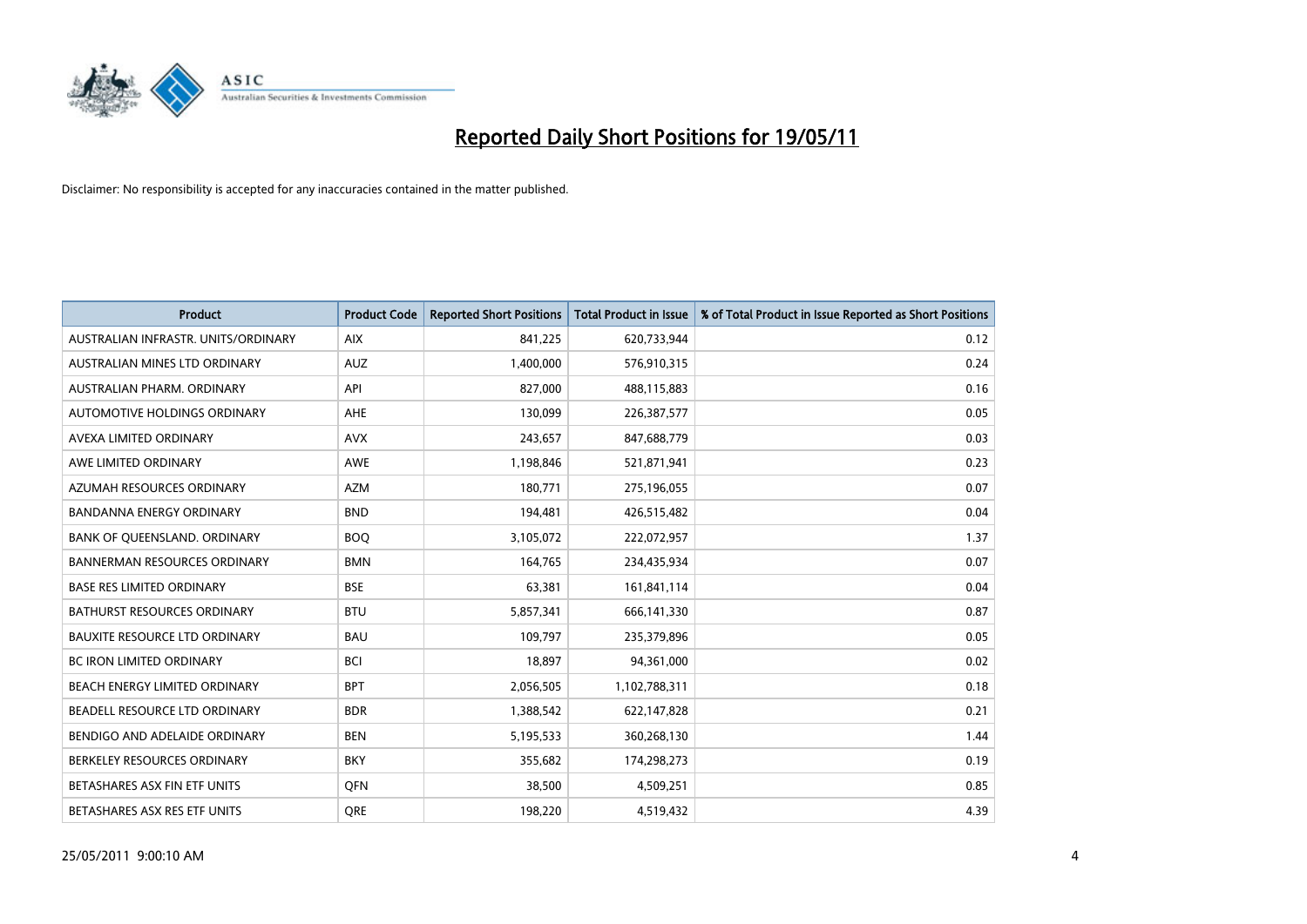

| <b>Product</b>                       | <b>Product Code</b> | <b>Reported Short Positions</b> | <b>Total Product in Issue</b> | % of Total Product in Issue Reported as Short Positions |
|--------------------------------------|---------------------|---------------------------------|-------------------------------|---------------------------------------------------------|
| <b>BHP BILLITON LIMITED ORDINARY</b> | <b>BHP</b>          | 29,523,664                      | 3,209,181,688                 | 0.86                                                    |
| <b>BILLABONG ORDINARY</b>            | <b>BBG</b>          | 15,083,256                      | 254,037,587                   | 5.88                                                    |
| <b>BIOTA HOLDINGS ORDINARY</b>       | <b>BTA</b>          | 1,895,590                       | 181,417,556                   | 1.04                                                    |
| <b>BISALLOY STEEL ORDINARY</b>       | <b>BIS</b>          | 84,480                          | 216,455,965                   | 0.04                                                    |
| BKI INVESTMENT LTD ORDINARY          | <b>BKI</b>          | 508                             | 422,863,407                   | 0.00                                                    |
| <b>BLACKTHORN RESOURCES ORDINARY</b> | <b>BTR</b>          | 35,848                          | 122,918,000                   | 0.03                                                    |
| <b>BLUESCOPE STEEL LTD ORDINARY</b>  | <b>BSL</b>          | 40,593,078                      | 1,842,207,385                 | 2.20                                                    |
| <b>BOART LONGYEAR ORDINARY</b>       | <b>BLY</b>          | 2,482,363                       | 461,163,412                   | 0.54                                                    |
| <b>BOOM LOGISTICS ORDINARY</b>       | <b>BOL</b>          | 337,999                         | 461,500,712                   | 0.07                                                    |
| <b>BORAL LIMITED, ORDINARY</b>       | <b>BLD</b>          | 27,525,219                      | 729,925,990                   | 3.77                                                    |
| BOTSWANA METALS LTD ORDINARY         | <b>BML</b>          | 7,000                           | 143,717,013                   | 0.00                                                    |
| <b>BOW ENERGY LIMITED ORDINARY</b>   | <b>BOW</b>          | 5,531,208                       | 349,417,229                   | 1.57                                                    |
| <b>BRADKEN LIMITED ORDINARY</b>      | <b>BKN</b>          | 1,030,991                       | 142,829,226                   | 0.71                                                    |
| <b>BRAMBLES LIMITED ORDINARY</b>     | <b>BXB</b>          | 16,230,253                      | 1,479,320,246                 | 1.06                                                    |
| BREVILLE GROUP LTD ORDINARY          | <b>BRG</b>          | 2,739                           | 129,995,322                   | 0.00                                                    |
| BRICKWORKS LIMITED ORDINARY          | <b>BKW</b>          | 17,447                          | 147,567,333                   | 0.01                                                    |
| <b>BROCKMAN RESOURCES ORDINARY</b>   | <b>BRM</b>          | 164,324                         | 144,803,151                   | 0.11                                                    |
| BT INVESTMENT MNGMNT ORDINARY        | <b>BTT</b>          | 554,785                         | 160,000,000                   | 0.35                                                    |
| <b>BURU ENERGY ORDINARY</b>          | <b>BRU</b>          | 7,050,835                       | 182,840,549                   | 3.86                                                    |
| <b>BWP TRUST ORDINARY UNITS</b>      | <b>BWP</b>          | 1,026,211                       | 520,012,793                   | 0.19                                                    |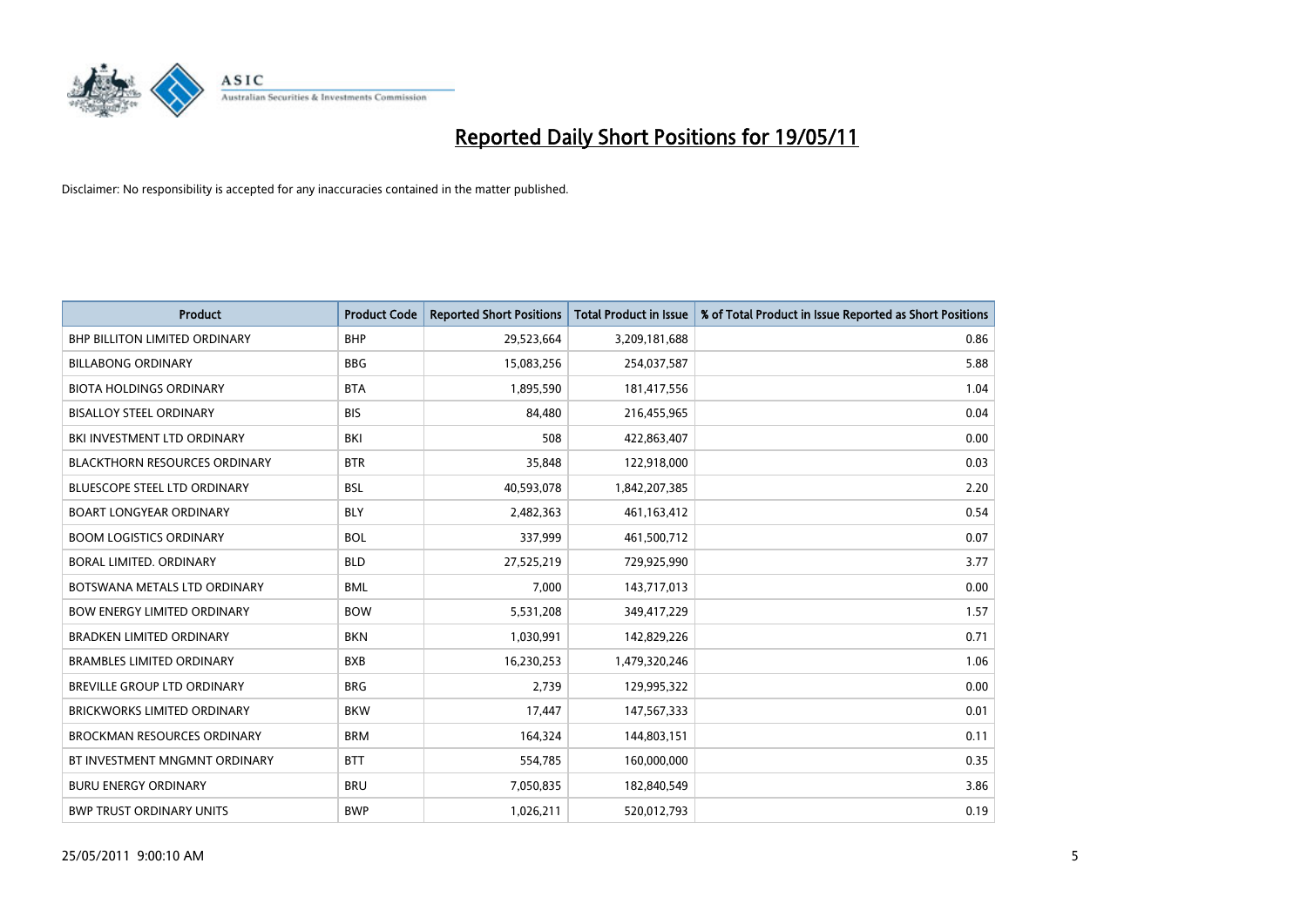

| <b>Product</b>                                | <b>Product Code</b> | <b>Reported Short Positions</b> | <b>Total Product in Issue</b> | % of Total Product in Issue Reported as Short Positions |
|-----------------------------------------------|---------------------|---------------------------------|-------------------------------|---------------------------------------------------------|
| <b>CABCHARGE AUSTRALIA ORDINARY</b>           | CAB                 | 374,277                         | 120,437,014                   | 0.31                                                    |
| CALTEX AUSTRALIA ORDINARY                     | <b>CTX</b>          | 6,576,360                       | 270,000,000                   | 2.43                                                    |
| <b>CAMPBELL BROTHERS ORDINARY</b>             | <b>CPB</b>          | 32,289                          | 67,503,411                    | 0.04                                                    |
| CAPE LAMBERT RES LTD ORDINARY                 | <b>CFE</b>          | 1,107,925                       | 571,849,603                   | 0.19                                                    |
| <b>CARBON ENERGY ORDINARY</b>                 | <b>CNX</b>          | 889,311                         | 698,517,858                   | 0.11                                                    |
| <b>CARDNO LIMITED ORDINARY</b>                | CDD                 | 698                             | 106,840,756                   | 0.00                                                    |
| CARNARVON PETROLEUM ORDINARY                  | <b>CVN</b>          | 11,085,351                      | 687,820,634                   | 1.60                                                    |
| <b>CARNEGIE WAVE ENERGY ORDINARY</b>          | <b>CWE</b>          | 83,000                          | 899,087,627                   | 0.01                                                    |
| CARPATHIAN RESOURCES ORDINARY                 | <b>CPN</b>          | 75,000                          | 265,533,501                   | 0.03                                                    |
| CARPENTARIA EXP. LTD ORDINARY                 | CAP                 | 8,777                           | 98,741,301                    | 0.01                                                    |
| CARSALES.COM LTD ORDINARY                     | <b>CRZ</b>          | 3,387,117                       | 234,348,300                   | 1.45                                                    |
| CASH CONVERTERS ORD/DIV ACCESS                | CCV                 | 186,900                         | 379,761,025                   | 0.04                                                    |
| <b>CASPIAN OIL &amp; GAS ORDINARY</b>         | <b>CIG</b>          | 50.000                          | 1,331,500,513                 | 0.00                                                    |
| CATALPA RESOURCES ORDINARY                    | CAH                 | 162,993                         | 178,014,015                   | 0.09                                                    |
| <b>CEC GROUP LIMITED ORDINARY</b>             | CEG                 | 1,750                           | 79,662,662                    | 0.00                                                    |
| <b>CELLNET GROUP ORDINARY</b>                 | <b>CLT</b>          | 1,342                           | 61,596,082                    | 0.00                                                    |
| CENTRAL PETROLEUM ORDINARY                    | <b>CTP</b>          | 243,525                         | 982,298,842                   | 0.02                                                    |
| <b>CENTRO PROPERTIES UNITS/ORD STAPLED</b>    | <b>CNP</b>          | 6,692                           | 972,414,514                   | 0.00                                                    |
| <b>CENTRO RETAIL GROUP STAPLED SECURITIES</b> | <b>CER</b>          | 2,732,002                       | 2,286,399,424                 | 0.12                                                    |
| <b>CERAMIC FUEL CELLS ORDINARY</b>            | CFU                 | 1,167,073                       | 1,201,353,566                 | 0.09                                                    |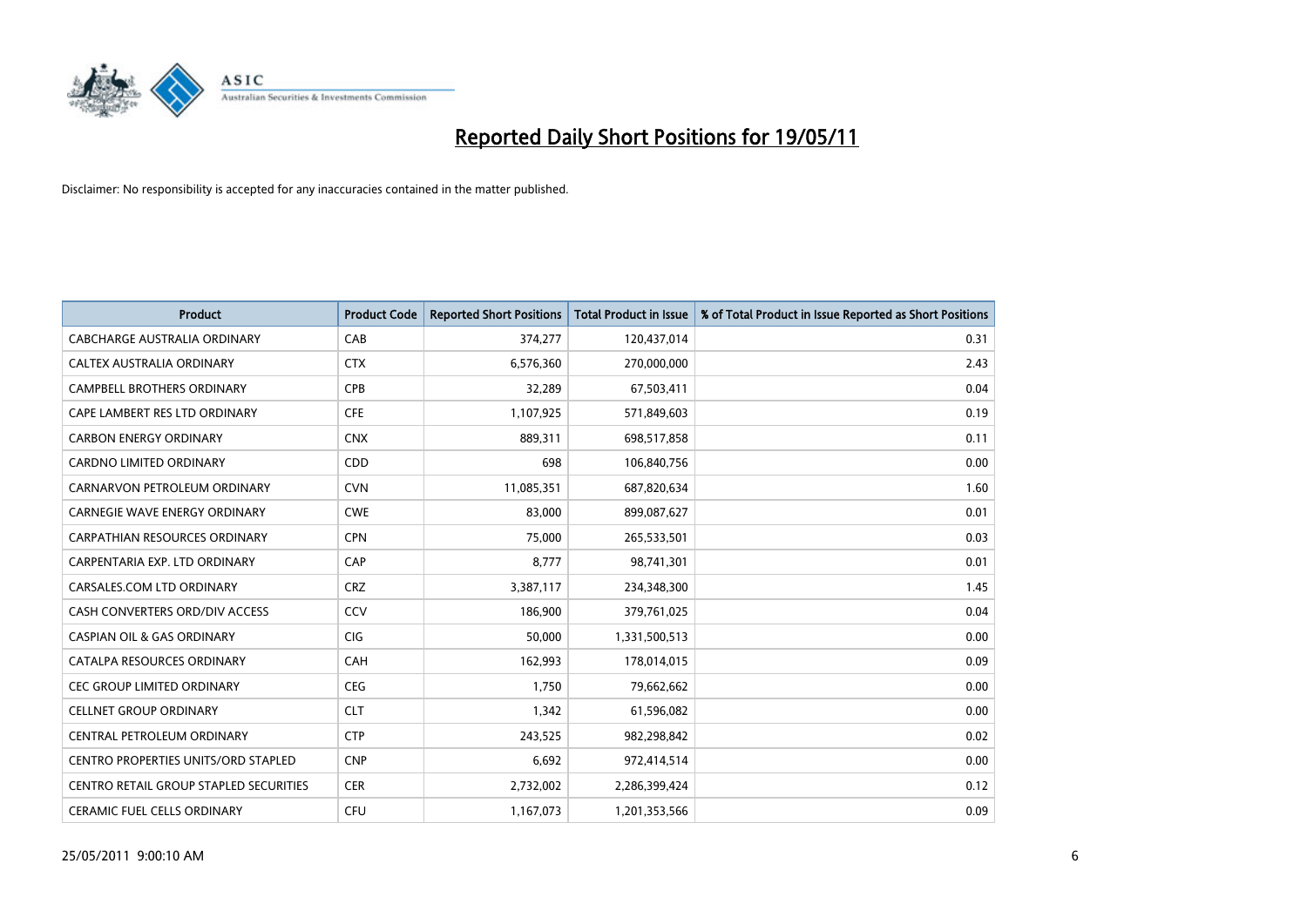

| <b>Product</b>                          | <b>Product Code</b> | <b>Reported Short Positions</b> | <b>Total Product in Issue</b> | % of Total Product in Issue Reported as Short Positions |
|-----------------------------------------|---------------------|---------------------------------|-------------------------------|---------------------------------------------------------|
| <b>CFS RETAIL PROPERTY UNITS</b>        | <b>CFX</b>          | 39,794,469                      | 2,839,591,911                 | 1.35                                                    |
| <b>CGA MINING LIMITED ORDINARY</b>      | <b>CGX</b>          | 324,939                         | 333,265,726                   | 0.10                                                    |
| CHALLENGER DIV.PRO. STAPLED UNITS       | <b>CDI</b>          | 201,567                         | 913,426,007                   | 0.01                                                    |
| CHALLENGER INFRAST. STAPLED UNITS       | <b>CIF</b>          | 8,176                           | 316,223,785                   | 0.00                                                    |
| <b>CHALLENGER LIMITED ORDINARY</b>      | CGF                 | 3,394,825                       | 500,332,188                   | 0.67                                                    |
| CHANDLER MACLEOD LTD ORDINARY           | <b>CMG</b>          | 11,970                          | 463,971,344                   | 0.00                                                    |
| CHARTER HALL GROUP STAPLED US PROHIBIT. | <b>CHC</b>          | 972,246                         | 306,341,814                   | 0.31                                                    |
| <b>CHARTER HALL OFFICE UNIT</b>         | C <sub>O</sub> O    | 3,215,909                       | 493,319,730                   | 0.64                                                    |
| <b>CHARTER HALL RETAIL UNITS</b>        | <b>COR</b>          | 292,358                         | 305,200,723                   | 0.08                                                    |
| CHEMGENEX PHARMACEUT ORDINARY           | <b>CXS</b>          | 5,143,487                       | 313,558,870                   | 1.64                                                    |
| CITIGOLD CORP LTD ORDINARY              | <b>CTO</b>          | 2,059,217                       | 1,067,578,301                 | 0.20                                                    |
| <b>CLEAN SEAS TUNA ORDINARY</b>         | <b>CSS</b>          | 44,220                          | 480,829,414                   | 0.01                                                    |
| CLINUVEL PHARMACEUT, ORDINARY           | <b>CUV</b>          | 4,127                           | 30,381,706                    | 0.01                                                    |
| <b>CLOUGH LIMITED ORDINARY</b>          | <b>CLO</b>          | 275,513                         | 769,801,269                   | 0.03                                                    |
| <b>COAL &amp; ALLIED ORDINARY</b>       | <b>CNA</b>          | 2,040                           | 86,584,735                    | 0.00                                                    |
| COAL OF AFRICA LTD ORDINARY             | <b>CZA</b>          | 318,082                         | 531,139,661                   | 0.06                                                    |
| COALSPUR MINES LTD ORDINARY             | <b>CPL</b>          | 1,504,462                       | 528,358,828                   | 0.27                                                    |
| COCA-COLA AMATIL ORDINARY               | <b>CCL</b>          | 9,989,881                       | 757,978,446                   | 1.30                                                    |
| COCHLEAR LIMITED ORDINARY               | <b>COH</b>          | 1,409,837                       | 56,745,023                    | 2.47                                                    |
| COCKATOO COAL ORDINARY                  | <b>COK</b>          | 9,881,440                       | 1,016,096,908                 | 0.97                                                    |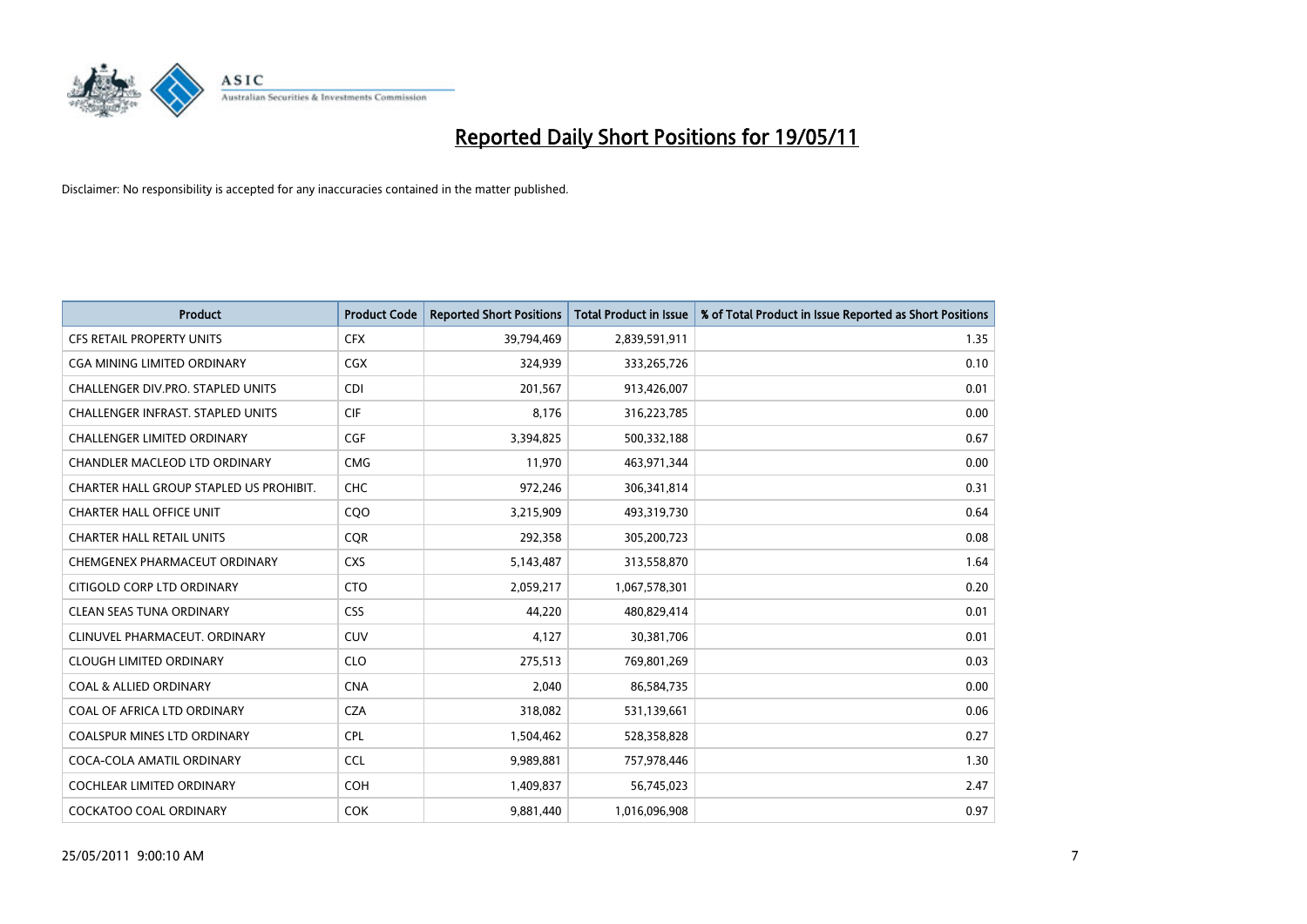

| <b>Product</b>                          | <b>Product Code</b> | <b>Reported Short Positions</b> | <b>Total Product in Issue</b> | % of Total Product in Issue Reported as Short Positions |
|-----------------------------------------|---------------------|---------------------------------|-------------------------------|---------------------------------------------------------|
| <b>COKAL LTD ORDINARY</b>               | <b>CKA</b>          | 392,815                         | 128,283,735                   | 0.31                                                    |
| COMMONWEALTH BANK, ORDINARY             | <b>CBA</b>          | 14,371,416                      | 1,558,627,244                 | 0.86                                                    |
| <b>COMMONWEALTH PROP ORDINARY UNITS</b> | <b>CPA</b>          | 31,595,114                      | 2,449,599,711                 | 1.30                                                    |
| <b>COMPASS RESOURCES ORDINARY</b>       | <b>CMR</b>          | 101,480                         | 147,402,920                   | 0.07                                                    |
| <b>COMPUTERSHARE LTD ORDINARY</b>       | CPU                 | 3,759,562                       | 555,664,059                   | 0.66                                                    |
| <b>CONNECTEAST GROUP STAPLED</b>        | <b>CEU</b>          | 10,585,752                      | 3,940,145,951                 | 0.28                                                    |
| CONQUEST MINING ORDINARY                | <b>COT</b>          | 412,273                         | 583,241,478                   | 0.06                                                    |
| CONSOLIDATED MEDIA, ORDINARY            | <b>CMI</b>          | 3,626,889                       | 561,834,996                   | 0.65                                                    |
| CONTANGO MICROCAP ORDINARY              | <b>CTN</b>          | 7,500                           | 146,423,793                   | 0.01                                                    |
| CONTINENTAL COAL LTD ORDINARY           | CCC                 | 732,593                         | 1,980,616,757                 | 0.04                                                    |
| <b>COOPER ENERGY LTD ORDINARY</b>       | <b>COE</b>          | 112,922                         | 292,576,001                   | 0.04                                                    |
| <b>COPPER STRIKE LTD ORDINARY</b>       | <b>CSE</b>          | 714                             | 129,455,571                   | 0.00                                                    |
| <b>CORDLIFE LIMITED ORDINARY</b>        | CBB                 |                                 | 145,360,920                   | 0.00                                                    |
| <b>COUNT FINANCIAL ORDINARY</b>         | COU                 | 691,875                         | 262,212,976                   | 0.27                                                    |
| <b>CREDIT CORP GROUP ORDINARY</b>       | <b>CCP</b>          | 5,054                           | 45,210,752                    | 0.01                                                    |
| <b>CROMWELL PROP STAPLED SECURITIES</b> | <b>CMW</b>          | 87,656                          | 962,845,605                   | 0.01                                                    |
| <b>CROWN LIMITED ORDINARY</b>           | <b>CWN</b>          | 4,084,335                       | 754,131,800                   | 0.50                                                    |
| <b>CSG LIMITED ORDINARY</b>             | CSV                 | 763,512                         | 282,567,499                   | 0.27                                                    |
| <b>CSL LIMITED ORDINARY</b>             | <b>CSL</b>          | 8,146,436                       | 532,303,803                   | 1.50                                                    |
| <b>CSR LIMITED ORDINARY</b>             | <b>CSR</b>          | 18,361,705                      | 506,000,315                   | 3.60                                                    |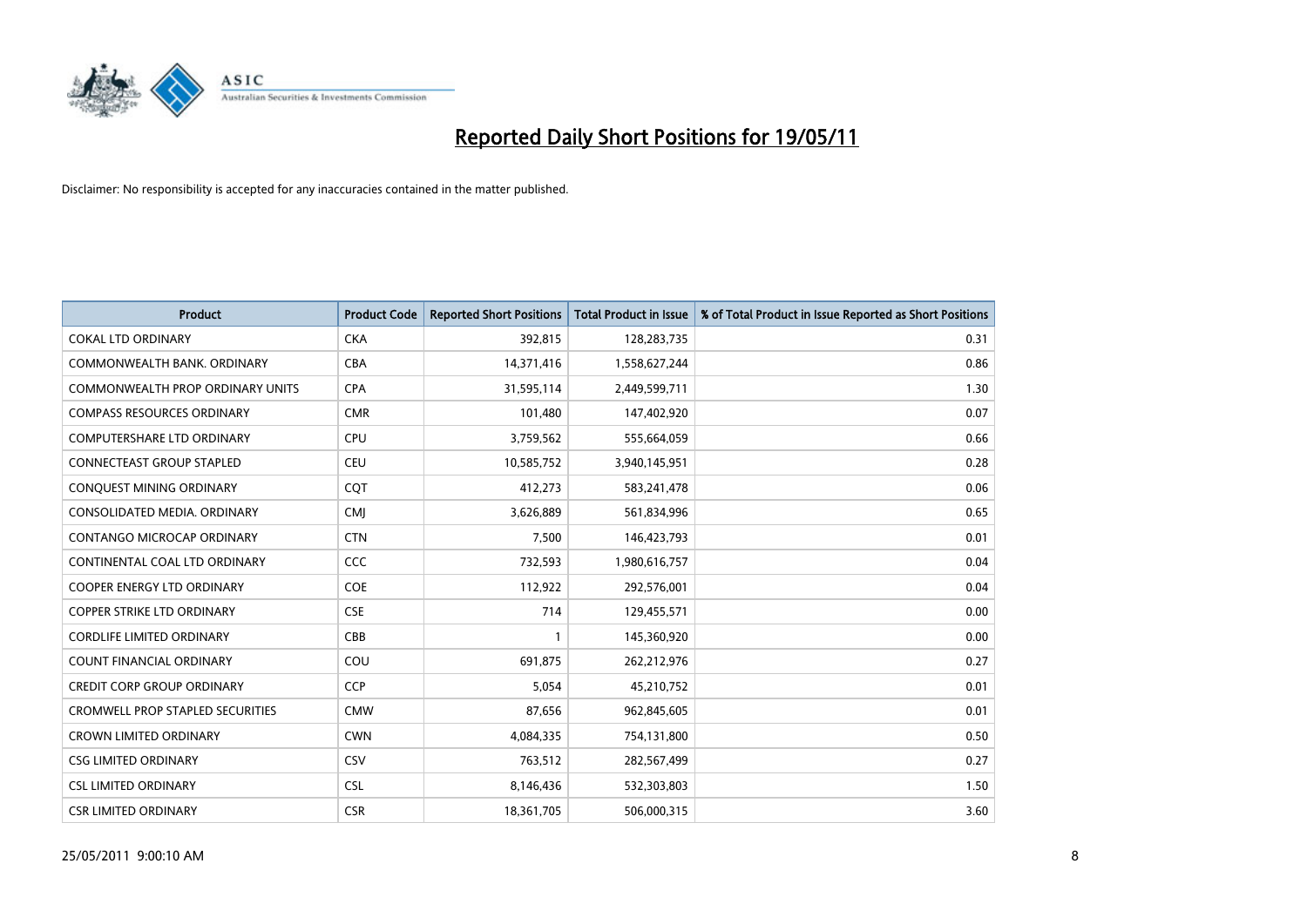

| <b>Product</b>                     | <b>Product Code</b> | <b>Reported Short Positions</b> | <b>Total Product in Issue</b> | % of Total Product in Issue Reported as Short Positions |
|------------------------------------|---------------------|---------------------------------|-------------------------------|---------------------------------------------------------|
| <b>CUDECO LIMITED ORDINARY</b>     | CDU                 | 801,268                         | 145,512,643                   | 0.55                                                    |
| CUE ENERGY RESOURCE ORDINARY       | <b>CUE</b>          | 72,995                          | 694,819,718                   | 0.01                                                    |
| <b>CUSTOMERS LIMITED ORDINARY</b>  | <b>CUS</b>          | 86,166                          | 134,869,357                   | 0.06                                                    |
| DART ENERGY LTD ORDINARY           | <b>DTE</b>          | 1,293,654                       | 659,706,374                   | 0.19                                                    |
| DAVID JONES LIMITED ORDINARY       | <b>DJS</b>          | 26,189,113                      | 520,751,395                   | 5.00                                                    |
| DECMIL GROUP LIMITED ORDINARY      | <b>DCG</b>          | 17,397                          | 124,204,568                   | 0.01                                                    |
| DEEP YELLOW LIMITED ORDINARY       | <b>DYL</b>          | 15.876                          | 1,127,534,458                 | 0.00                                                    |
| DEVINE LIMITED ORDINARY            | <b>DVN</b>          | 1,000                           | 634,918,223                   | 0.00                                                    |
| DEXUS PROPERTY GROUP STAPLED UNITS | <b>DXS</b>          | 16,345,020                      | 4,839,024,176                 | 0.32                                                    |
| DISCOVERY METALS LTD ORDINARY      | <b>DML</b>          | 2,643,764                       | 437,114,481                   | 0.59                                                    |
| DOMINO PIZZA ENTERPR ORDINARY      | <b>DMP</b>          | 245,154                         | 68,407,674                    | 0.36                                                    |
| DOWNER EDI LIMITED ORDINARY        | <b>DOW</b>          | 5,132,794                       | 429,100,296                   | 1.18                                                    |
| DRAGON MINING LTD ORDINARY         | <b>DRA</b>          | 2,320                           | 74,670,613                    | 0.00                                                    |
| DRILLSEARCH ENERGY ORDINARY        | <b>DLS</b>          | 478,513                         | 207,308,417                   | 0.23                                                    |
| DUET GROUP STAPLED US PROHIBIT.    | <b>DUE</b>          | 1,973,630                       | 909,692,991                   | 0.20                                                    |
| DULUXGROUP LIMITED ORDINARY        | <b>DLX</b>          | 7,811,109                       | 367,456,259                   | 2.11                                                    |
| <b>EASTERN STAR GAS ORDINARY</b>   | <b>ESG</b>          | 5,569,807                       | 991,567,041                   | 0.55                                                    |
| EDT RETAIL TRUST UNITS             | <b>EDT</b>          | 907,729                         | 4,700,290,868                 | 0.02                                                    |
| <b>ELDERS LIMITED ORDINARY</b>     | <b>ELD</b>          | 14,477,272                      | 448,598,480                   | 3.21                                                    |
| ELDORADO GOLD CORP CDI 1:1         | EAU                 | 199.246                         | 19,644,760                    | 1.00                                                    |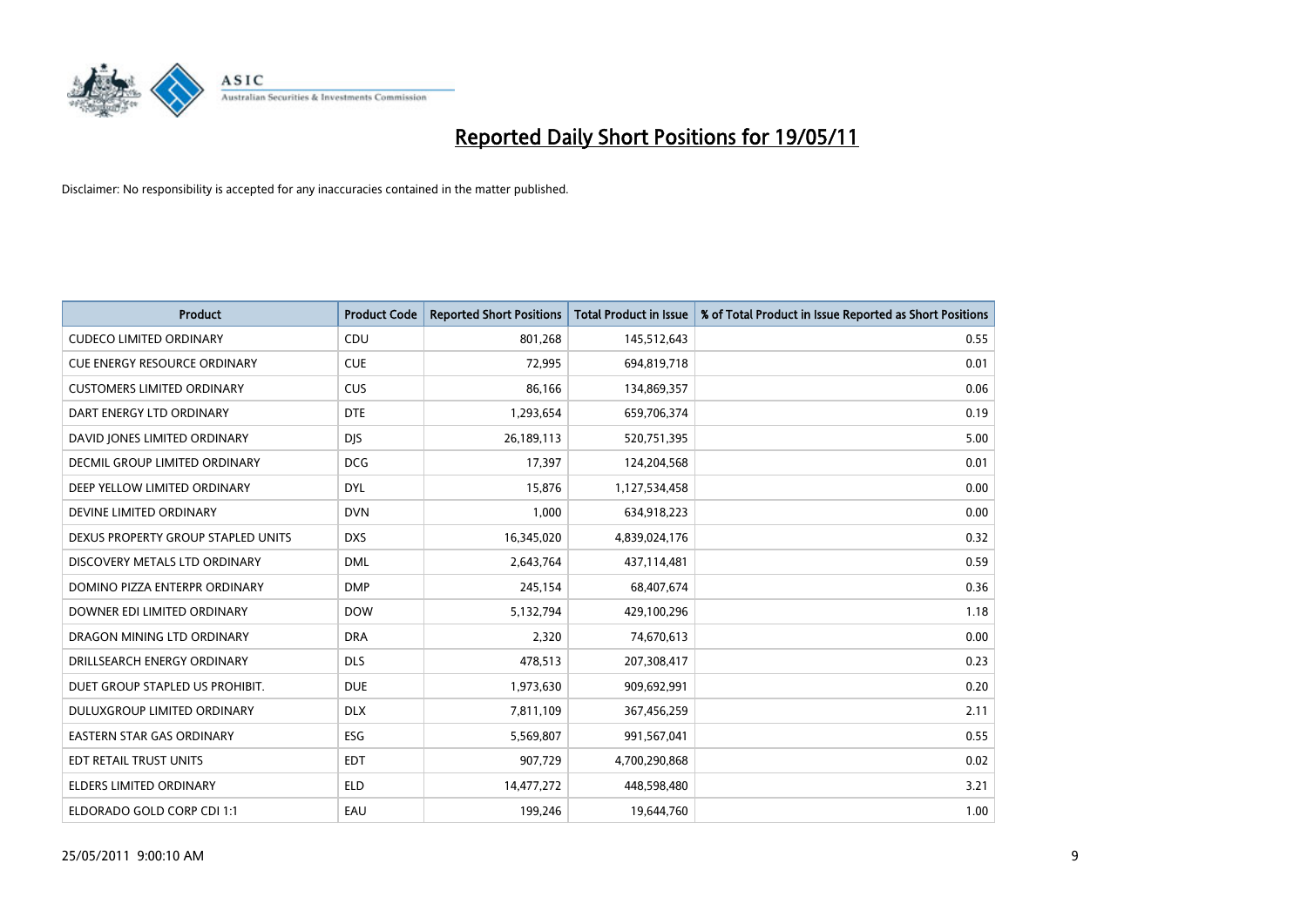

| <b>Product</b>                            | <b>Product Code</b> | <b>Reported Short Positions</b> | <b>Total Product in Issue</b> | % of Total Product in Issue Reported as Short Positions |
|-------------------------------------------|---------------------|---------------------------------|-------------------------------|---------------------------------------------------------|
| ELEMENTAL MINERALS ORDINARY               | <b>ELM</b>          | 31,451                          | 165,031,943                   | 0.02                                                    |
| ELIXIR PETROLEUM LTD ORDINARY             | <b>EXR</b>          | 324,400                         | 188,988,472                   | 0.17                                                    |
| <b>EMECO HOLDINGS ORDINARY</b>            | <b>EHL</b>          | 248.607                         | 631,237,586                   | 0.03                                                    |
| ENERGY RESOURCES ORDINARY 'A'             | <b>ERA</b>          | 4,816,180                       | 190,737,934                   | 2.51                                                    |
| <b>ENERGY WORLD CORPOR, ORDINARY</b>      | <b>EWC</b>          | 20,529,501                      | 1,561,166,672                 | 1.29                                                    |
| <b>ENTEK ENERGY LTD ORDINARY</b>          | ETE                 | 489,903                         | 330,846,405                   | 0.15                                                    |
| ENTELLECT LIMITED ORDINARY                | <b>ESN</b>          | 464,050                         | 87,239,240                    | 0.53                                                    |
| ENVESTRA LIMITED ORDINARY                 | <b>ENV</b>          | 3,454,405                       | 1,468,560,201                 | 0.23                                                    |
| EQUINOX MINERALS LTD CHESS DEPOSITARY INT | EON                 | 855,525                         | 879,495,876                   | 0.09                                                    |
| <b>EVEREST FINANCIAL ORDINARY</b>         | <b>EFG</b>          | 4,300                           | 25,143,824                    | 0.02                                                    |
| EXTRACT RESOURCES ORDINARY                | <b>EXT</b>          | 576,661                         | 251,191,285                   | 0.22                                                    |
| FAIRFAX MEDIA LTD ORDINARY                | <b>FXJ</b>          | 302,571,394                     | 2,351,955,725                 | 12.84                                                   |
| FAR LTD ORDINARY                          | FAR                 | 21,000,000                      | 1,245,351,164                 | 1.69                                                    |
| FERRAUS LIMITED ORDINARY                  | <b>FRS</b>          | 1,370                           | 249,398,565                   | 0.00                                                    |
| FISHER & PAYKEL APP. ORDINARY             | <b>FPA</b>          | 18,298                          | 724,235,162                   | 0.00                                                    |
| FISHER & PAYKEL H. ORDINARY               | <b>FPH</b>          | 2,443,378                       | 520,473,867                   | 0.47                                                    |
| FKP PROPERTY GROUP STAPLED SECURITIES     | <b>FKP</b>          | 18,152,191                      | 1,184,196,147                 | 1.54                                                    |
| FLEETWOOD CORP ORDINARY                   | <b>FWD</b>          | 283,553                         | 57,847,937                    | 0.49                                                    |
| FLETCHER BUILDING ORDINARY                | <b>FBU</b>          | 6,044,577                       | 678,573,570                   | 0.89                                                    |
| FLEXIGROUP LIMITED ORDINARY               | <b>FXL</b>          | 125,879                         | 275,472,492                   | 0.05                                                    |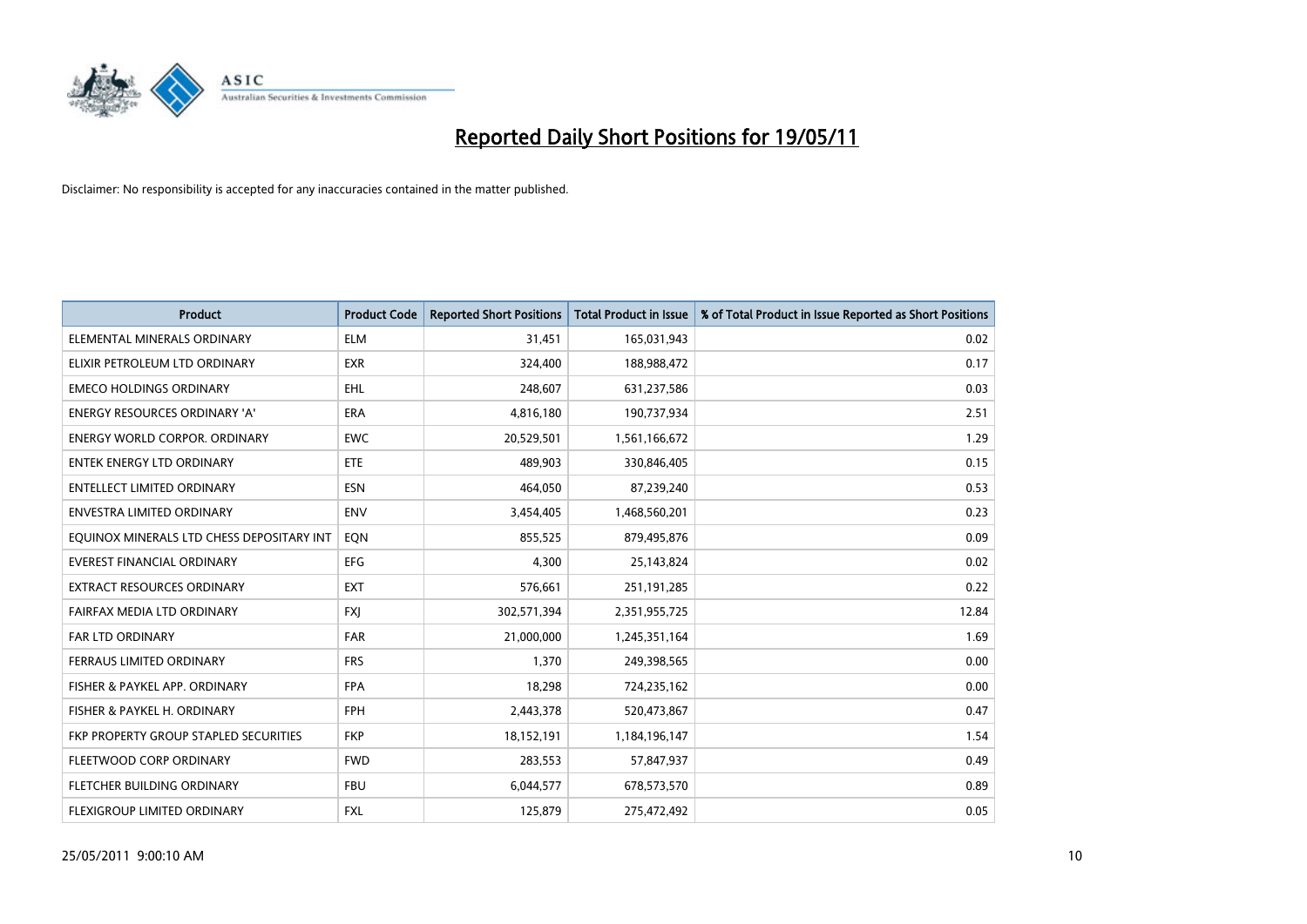

| <b>Product</b>                       | <b>Product Code</b> | <b>Reported Short Positions</b> | Total Product in Issue | % of Total Product in Issue Reported as Short Positions |
|--------------------------------------|---------------------|---------------------------------|------------------------|---------------------------------------------------------|
| <b>FLIGHT CENTRE ORDINARY</b>        | <b>FLT</b>          | 3,510,792                       | 99,939,087             | 3.49                                                    |
| FLINDERS MINES LTD ORDINARY          | <b>FMS</b>          | 21,167,010                      | 1,820,634,571          | 1.15                                                    |
| <b>FOCUS MINERALS LTD ORDINARY</b>   | <b>FML</b>          | 339,999                         | 3,440,515,431          | 0.01                                                    |
| FORGE GROUP LIMITED ORDINARY         | <b>FGE</b>          | 4,899                           | 82,924,014             | 0.00                                                    |
| FORTE ENERGY NL ORDINARY             | <b>FTE</b>          | 2,658,986                       | 695,589,311            | 0.38                                                    |
| FORTESCUE METALS GRP ORDINARY        | <b>FMG</b>          | 25,042,797                      | 3,112,917,409          | 0.76                                                    |
| <b>FOSTER'S GROUP ORDINARY</b>       | FGL                 | 6,639,176                       | 1,940,894,542          | 0.33                                                    |
| FTD CORPORATION ORDINARY             | <b>FTD</b>          | 8,088                           | 36,474,593             | 0.02                                                    |
| <b>FUNTASTIC LIMITED ORDINARY</b>    | <b>FUN</b>          | 322,528                         | 340,997,682            | 0.09                                                    |
| <b>G.U.D. HOLDINGS ORDINARY</b>      | <b>GUD</b>          | 285,878                         | 69,089,611             | 0.40                                                    |
| <b>GALAXY RESOURCES ORDINARY</b>     | GXY                 | 150,690                         | 245,236,053            | 0.06                                                    |
| <b>GEODYNAMICS LIMITED ORDINARY</b>  | GDY                 | 541,116                         | 336,892,832            | 0.17                                                    |
| <b>GINDALBIE METALS LTD ORDINARY</b> | <b>GBG</b>          | 46,703,633                      | 935,615,590            | 5.02                                                    |
| <b>GLOBAL MINING ORDINARY</b>        | GMI                 | 8,951                           | 191,820,968            | 0.00                                                    |
| <b>GLOUCESTER COAL ORDINARY</b>      | GCL                 | 115,870                         | 140,447,062            | 0.07                                                    |
| <b>GME RESOURCES LTD ORDINARY</b>    | <b>GME</b>          | 800                             | 302,352,750            | 0.00                                                    |
| <b>GOLD ANOMALY LIMITED ORDINARY</b> | GOA                 | 10,000,000                      | 1,216,804,836          | 0.83                                                    |
| <b>GOLD ONE INT LTD ORDINARY</b>     | GDO                 | 260,324                         | 807,664,732            | 0.03                                                    |
| <b>GOLD ROAD RES LTD ORDINARY</b>    | GOR                 | 168,542                         | 288,890,842            | 0.06                                                    |
| <b>GOLDEN WEST RESOURCE ORDINARY</b> | GWR                 | 1,651                           | 192,082,567            | 0.00                                                    |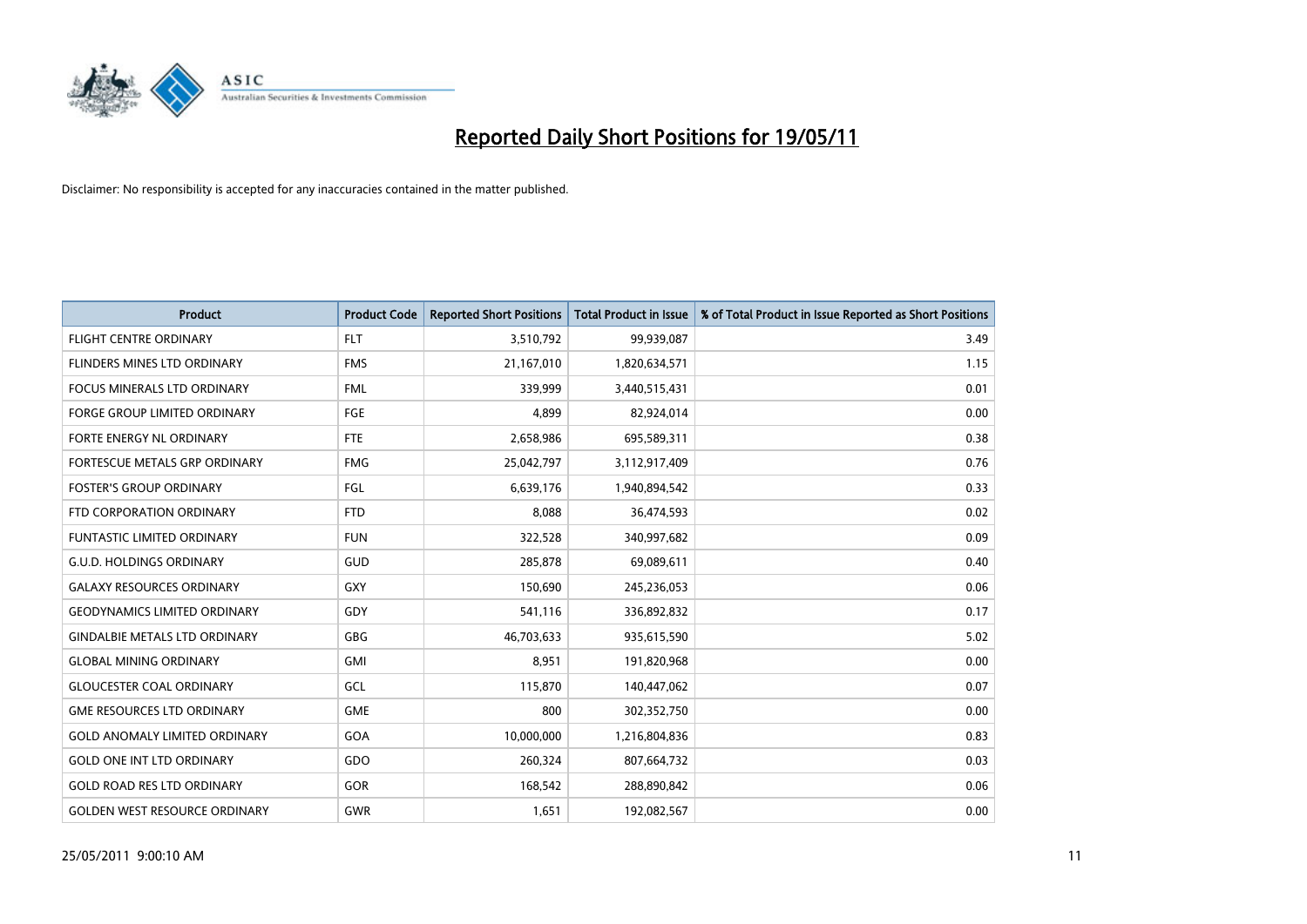

| <b>Product</b>                                   | <b>Product Code</b> | <b>Reported Short Positions</b> | <b>Total Product in Issue</b> | % of Total Product in Issue Reported as Short Positions |
|--------------------------------------------------|---------------------|---------------------------------|-------------------------------|---------------------------------------------------------|
| <b>GOODMAN FIELDER, ORDINARY</b>                 | <b>GFF</b>          | 61,749,171                      | 1,380,386,438                 | 4.46                                                    |
| <b>GOODMAN GROUP STAPLED US PROHIBIT.</b>        | <b>GMG</b>          | 8,615,154                       | 6,893,222,796                 | 0.11                                                    |
| <b>GPT GROUP STAPLED SEC.</b>                    | GPT                 | 12,945,168                      | 1,855,529,431                 | 0.68                                                    |
| <b>GRAINCORP LIMITED A CLASS ORDINARY</b>        | <b>GNC</b>          | 351,707                         | 198,318,900                   | 0.16                                                    |
| <b>GRANGE RESOURCES, ORDINARY</b>                | <b>GRR</b>          | 158,792                         | 1,153,181,487                 | 0.01                                                    |
| <b>GREENCAP LIMITED ORDINARY</b>                 | GCG                 |                                 | 262,515,385                   | 0.00                                                    |
| <b>GREENLAND MIN EN LTD ORDINARY</b>             | GGG                 | 1,723,034                       | 336,866,759                   | 0.52                                                    |
| <b>GRYPHON MINERALS LTD ORDINARY</b>             | GRY                 | 258,614                         | 299,822,058                   | 0.08                                                    |
| <b>GUILDFORD COAL LTD ORDINARY</b>               | <b>GUF</b>          | 16,500                          | 213,532,609                   | 0.01                                                    |
| <b>GUINNESS PEAT GROUP. CHESS DEPOSITARY INT</b> | GPG                 | 620,841                         | 300,865,269                   | 0.20                                                    |
| <b>GUNNS LIMITED ORDINARY</b>                    | <b>GNS</b>          | 36,568,532                      | 848,401,559                   | 4.30                                                    |
| <b>GWA GROUP LTD ORDINARY</b>                    | <b>GWA</b>          | 5,924,627                       | 301,525,014                   | 1.97                                                    |
| HARVEY NORMAN ORDINARY                           | <b>HVN</b>          | 32,445,358                      | 1,062,316,784                 | 3.03                                                    |
| HASTIE GROUP LIMITED ORDINARY                    | <b>HST</b>          | 1,863,372                       | 239,781,419                   | 0.76                                                    |
| HASTINGS DIVERSIFIED STAPLED SECURITY            | <b>HDF</b>          | 824,946                         | 529,187,294                   | 0.14                                                    |
| HEARTWARE INT INC CDI 35:1                       | <b>HIN</b>          | 272,008                         | 48,598,550                    | 0.56                                                    |
| <b>HENDERSON GROUP CDI 1:1</b>                   | <b>HGG</b>          | 2,832,050                       | 584,919,716                   | 0.47                                                    |
| HFA HOLDINGS LIMITED ORDINARY                    | <b>HFA</b>          | 447,022                         | 117,332,831                   | 0.37                                                    |
| <b>HIGHLANDS PACIFIC ORDINARY</b>                | <b>HIG</b>          | 2,590,421                       | 686,082,148                   | 0.38                                                    |
| HILLS HOLDINGS LTD ORDINARY                      | <b>HIL</b>          | 2,661,943                       | 249,139,016                   | 1.07                                                    |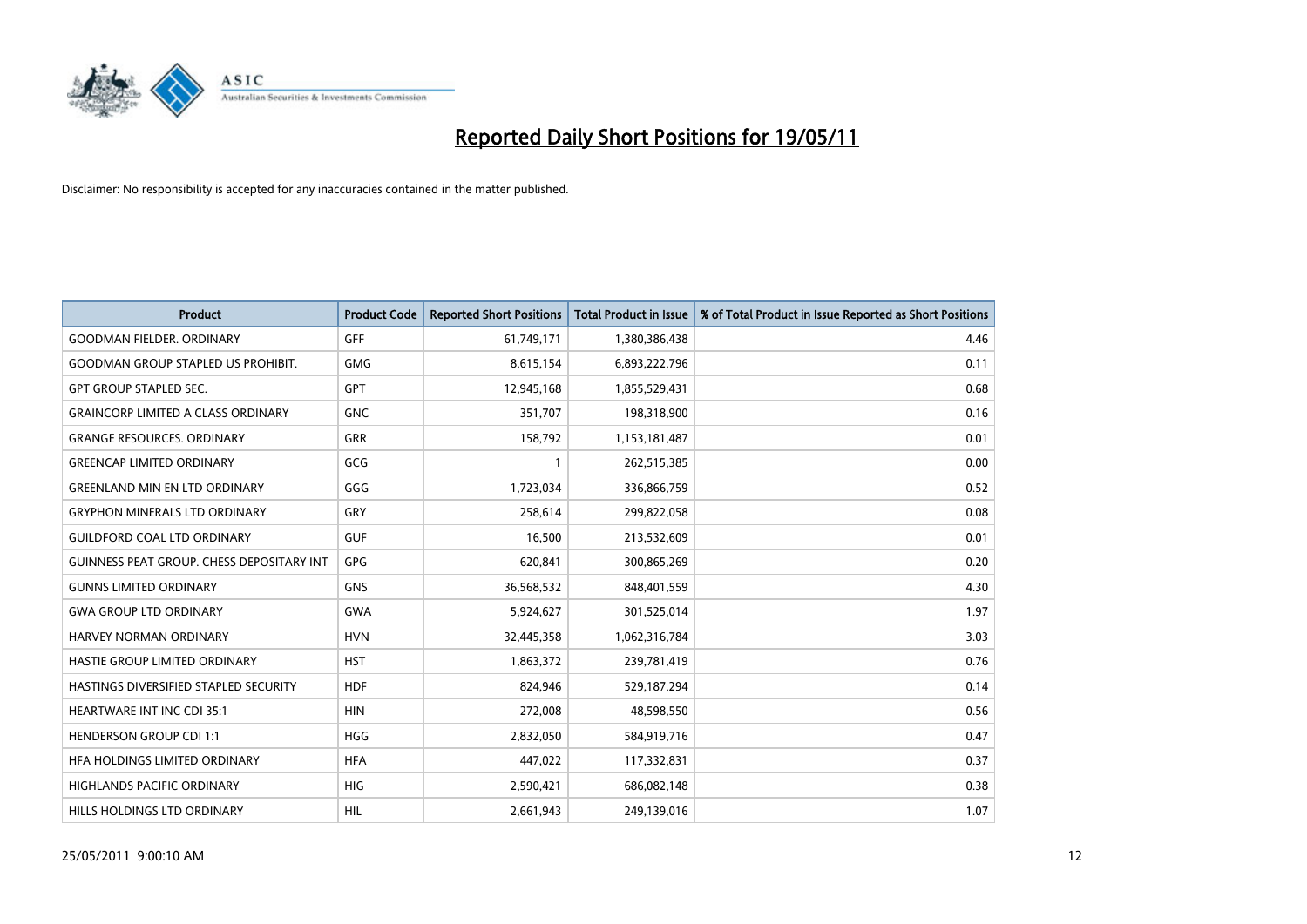

| <b>Product</b>                                | <b>Product Code</b> | <b>Reported Short Positions</b> | <b>Total Product in Issue</b> | % of Total Product in Issue Reported as Short Positions |
|-----------------------------------------------|---------------------|---------------------------------|-------------------------------|---------------------------------------------------------|
| HORIZON OIL LIMITED ORDINARY                  | <b>HZN</b>          | 199,243                         | 1,130,811,515                 | 0.01                                                    |
| HUNNU COAL LIMITED ORDINARY                   | <b>HUN</b>          | 18,862                          | 212,565,002                   | 0.01                                                    |
| <b>ICON ENERGY LIMITED ORDINARY</b>           | <b>ICN</b>          | 67,000                          | 469,301,394                   | 0.01                                                    |
| <b>IINET LIMITED ORDINARY</b>                 | <b>IIN</b>          | 1,298,289                       | 152,160,119                   | 0.85                                                    |
| <b>ILUKA RESOURCES ORDINARY</b>               | ILU                 | 966,415                         | 418,700,517                   | 0.20                                                    |
| <b>IMDEX LIMITED ORDINARY</b>                 | <b>IMD</b>          | 24,609                          | 199,414,165                   | 0.00                                                    |
| IMF (AUSTRALIA) LTD ORDINARY                  | <b>IMF</b>          | 329,821                         | 123,828,193                   | 0.26                                                    |
| IMX RESOURCES LTD ORDINARY                    | <b>IXR</b>          | 28,202                          | 262,612,803                   | 0.01                                                    |
| <b>INCITEC PIVOT ORDINARY</b>                 | <b>IPL</b>          | 1,146,213                       | 1,628,730,107                 | 0.05                                                    |
| <b>INDAGO RESOURCES LTD ORDINARY</b>          | <b>IDG</b>          | 8,179                           | 6,209,865                     | 0.13                                                    |
| <b>INDEPENDENCE GROUP ORDINARY</b>            | <b>IGO</b>          | 434,348                         | 199,497,042                   | 0.22                                                    |
| INDOPHIL RESOURCES ORDINARY                   | <b>IRN</b>          | 226,351                         | 471,445,763                   | 0.05                                                    |
| <b>INDUSTREA LIMITED ORDINARY</b>             | IDL                 | 1,545,685                       | 364,524,797                   | 0.41                                                    |
| <b>INFIGEN ENERGY STAPLED SECURITIES</b>      | <b>IFN</b>          | 6,935,084                       | 762,265,972                   | 0.91                                                    |
| ING RE COM GROUP STAPLED SECURITIES           | ILF                 | 9,075                           | 441,029,194                   | 0.00                                                    |
| INSURANCE AUSTRALIA ORDINARY                  | <b>IAG</b>          | 9,585,076                       | 2,079,034,021                 | 0.45                                                    |
| INT GOLDFIELDS LTD ORDINARY                   | <b>IGS</b>          | 12,197,682                      | 500,440,386                   | 2.44                                                    |
| INTEGRA MINING LTD. ORDINARY                  | <b>IGR</b>          | 5,045,304                       | 841,525,727                   | 0.59                                                    |
| <b>INTREPID MINES ORDINARY</b>                | <b>IAU</b>          | 2,432,913                       | 520,626,235                   | 0.46                                                    |
| <b>INVESTA OFFICE FUND STAPLED SECURITIES</b> | <b>IOF</b>          | 5,944,727                       | 2,729,071,212                 | 0.19                                                    |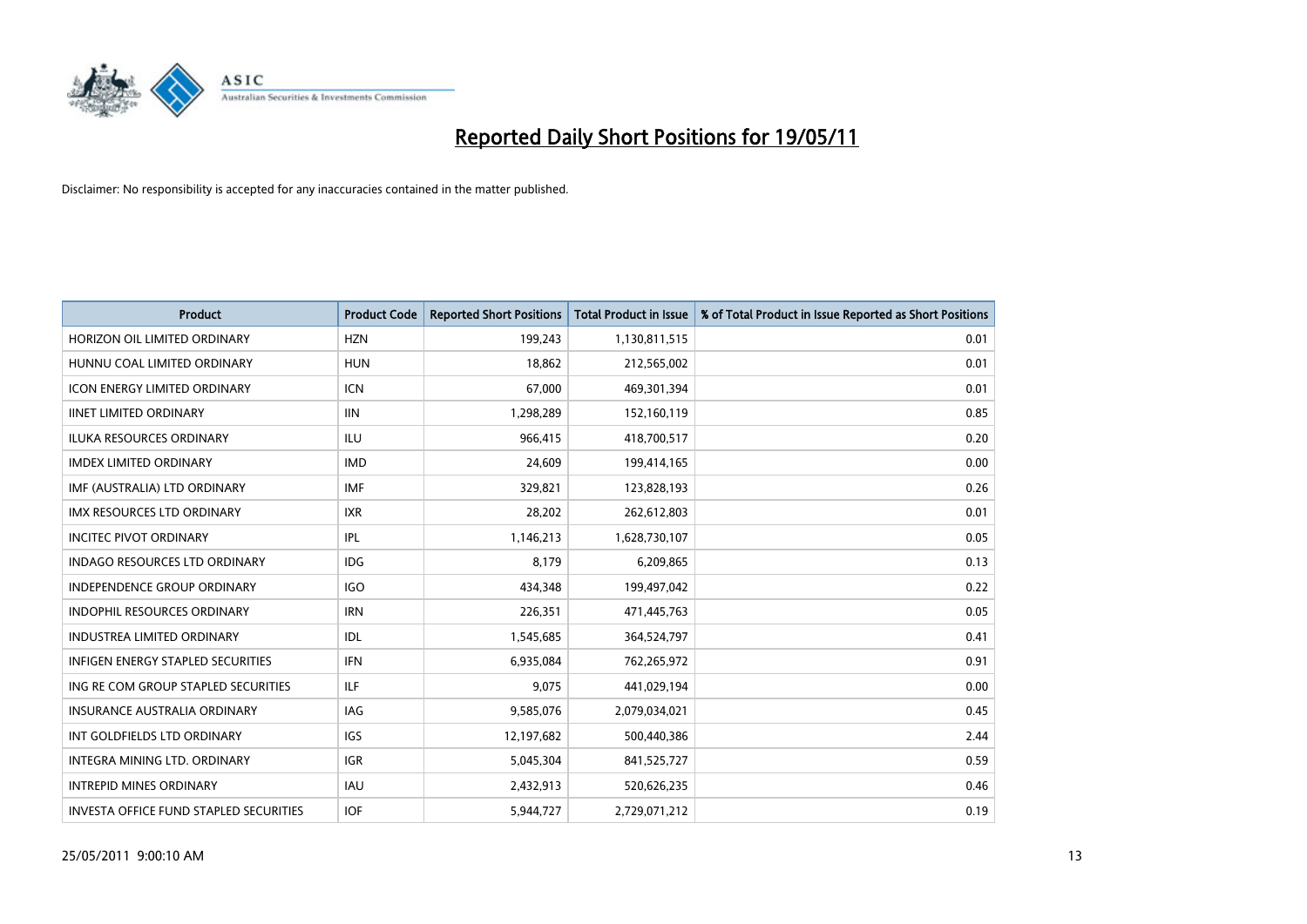

| <b>Product</b>                                  | <b>Product Code</b> | <b>Reported Short Positions</b> | <b>Total Product in Issue</b> | % of Total Product in Issue Reported as Short Positions |
|-------------------------------------------------|---------------------|---------------------------------|-------------------------------|---------------------------------------------------------|
| <b>INVOCARE LIMITED ORDINARY</b>                | <b>IVC</b>          | 435,690                         | 102,421,288                   | 0.40                                                    |
| <b>IOOF HOLDINGS LTD ORDINARY</b>               | IFL                 | 759,210                         | 229,794,395                   | 0.33                                                    |
| <b>IRESS MARKET TECH. ORDINARY</b>              | <b>IRE</b>          | 1,796,254                       | 126,018,142                   | 1.41                                                    |
| IRON ORE HOLDINGS ORDINARY                      | <b>IOH</b>          | 15,743                          | 153,992,479                   | 0.01                                                    |
| ISHARES MSCI AUS 200 ISHARES MSCI AUS 200       | <b>IOZ</b>          | 1,780                           | 1,950,015                     | 0.09                                                    |
| ISHARES S&P 500 CDI 1:1                         | <b>IVV</b>          | 9,947                           | 116,350,000                   | 0.01                                                    |
| ISHARES S&P HIGH DIV ISHARES S&P HIGH DIV       | <b>IHD</b>          | 5,208                           | 1,900,055                     | 0.27                                                    |
| ISHARES S&P/ASX 20 ISHARES S&P/ASX20            | ILC                 | 12,610                          | 2,175,008                     | 0.58                                                    |
| ISHARES SMALL ORDS ISHARES SMALL ORDS           | <b>ISO</b>          | 151,036                         | 5,700,000                     | 2.65                                                    |
| <b>ISOFT GROUP LIMITED ORDINARY</b>             | <b>ISF</b>          | 4,743,851                       | 1,070,595,874                 | 0.45                                                    |
| IVANHOE AUSTRALIA ORDINARY                      | <b>IVA</b>          | 346,373                         | 418,709,553                   | 0.08                                                    |
| <b>JABIRU METALS LTD ORDINARY</b>               | <b>JML</b>          | 37,741                          | 558,654,366                   | 0.00                                                    |
| <b>JAMES HARDIE INDUST CHESS DEPOSITARY INT</b> | <b>IHX</b>          | 18,172,283                      | 436,386,587                   | 4.14                                                    |
| <b>JAMESON RESOURCES ORDINARY</b>               | <b>JAL</b>          | 1,600,000                       | 95,828,865                    | 1.67                                                    |
| <b>JB HI-FI LIMITED ORDINARY</b>                | <b>IBH</b>          | 10,538,621                      | 98,530,763                    | 10.66                                                   |
| <b>JUPITER MINES ORDINARY</b>                   | <b>IMS</b>          | 21,267                          | 1,560,335,037                 | 0.00                                                    |
| KAGARA LTD ORDINARY                             | KZL                 | 6,867,329                       | 708,583,835                   | 0.96                                                    |
| KANGAROO RES LTD ORDINARY                       | <b>KRL</b>          | 600,000                         | 1,129,430,012                 | 0.05                                                    |
| KAROON GAS AUSTRALIA ORDINARY                   | <b>KAR</b>          | 1,017,637                       | 221,420,769                   | 0.46                                                    |
| KASBAH RESOURCES ORDINARY                       | <b>KAS</b>          | 108,602                         | 364,262,596                   | 0.03                                                    |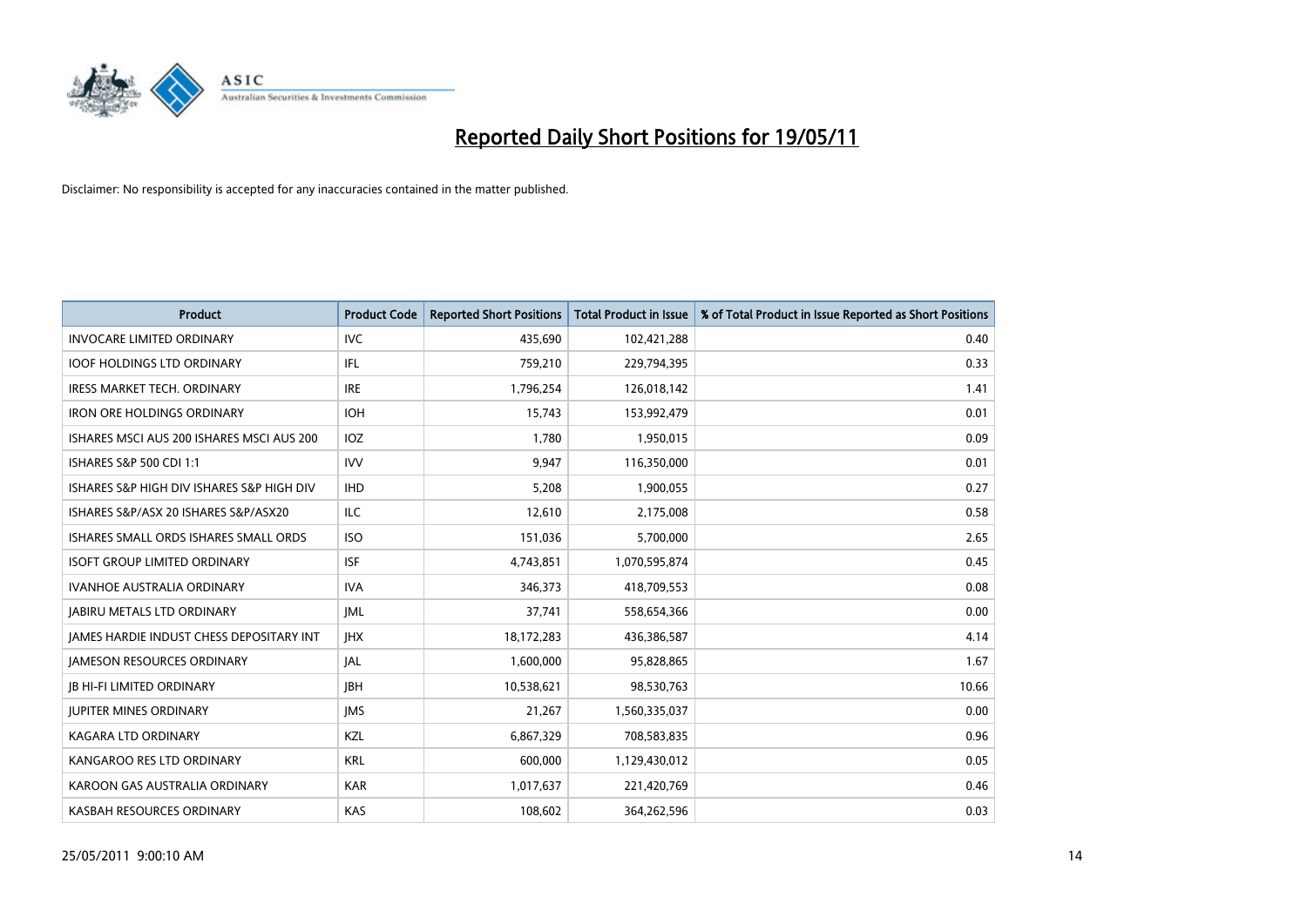

| <b>Product</b>                        | <b>Product Code</b> | <b>Reported Short Positions</b> | Total Product in Issue | % of Total Product in Issue Reported as Short Positions |
|---------------------------------------|---------------------|---------------------------------|------------------------|---------------------------------------------------------|
| KATHMANDU HOLD LTD ORDINARY           | <b>KMD</b>          | 923,357                         | 200,000,000            | 0.45                                                    |
| <b>KEYBRIDGE CAPITAL ORDINARY</b>     | <b>KBC</b>          | 5,999                           | 172,070,564            | 0.00                                                    |
| KIMBERLEY METALS LTD ORDINARY         | <b>KBL</b>          | 1.821                           | 161,976,319            | 0.00                                                    |
| KINGSGATE CONSOLID. ORDINARY          | <b>KCN</b>          | 1,999,522                       | 135,221,250            | 1.47                                                    |
| KINGSROSE MINING LTD ORDINARY         | <b>KRM</b>          | 704,592                         | 263,130,366            | 0.26                                                    |
| LEIGHTON HOLDINGS ORDINARY            | LEI                 | 6,987,691                       | 336,515,596            | 2.04                                                    |
| LEND LEASE GROUP UNIT/ORD STAPLED     | LLC                 | 3,012,071                       | 570,915,669            | 0.51                                                    |
| LINC ENERGY LTD ORDINARY              | <b>LNC</b>          | 5,960,515                       | 503,418,900            | 1.18                                                    |
| LIQUEFIED NATURAL ORDINARY            | LNG                 | 267,190                         | 214,249,015            | 0.12                                                    |
| <b>LYNAS CORPORATION ORDINARY</b>     | <b>LYC</b>          | 22,985,986                      | 1,690,819,142          | 1.38                                                    |
| MACARTHUR COAL ORDINARY               | <b>MCC</b>          | 2,881,538                       | 302,092,343            | 0.94                                                    |
| <b>MACMAHON HOLDINGS ORDINARY</b>     | <b>MAH</b>          | 10,337,882                      | 733,711,705            | 1.41                                                    |
| MACO ATLAS ROADS GRP ORDINARY STAPLED | <b>MOA</b>          | 5,537,582                       | 452,345,907            | 1.23                                                    |
| MACQUARIE GROUP LTD ORDINARY          | <b>MOG</b>          | 3,282,771                       | 346,831,043            | 0.91                                                    |
| MAGMA METALS LTD. ORDINARY            | <b>MMW</b>          | 50,090                          | 223,351,923            | 0.02                                                    |
| MANTRA RESOURCES ORDINARY             | <b>MRU</b>          | 74,512                          | 135,326,194            | 0.05                                                    |
| MAP GROUP STAPLED US PROHIBIT.        | <b>MAP</b>          | 3,896,795                       | 1,861,210,782          | 0.20                                                    |
| MARENGO MINING ORDINARY               | <b>MGO</b>          | 74,016                          | 995,068,613            | 0.01                                                    |
| MARYBOROUGH SUGAR ORDINARY            | <b>MSF</b>          | 27,399                          | 69,165,378             | 0.04                                                    |
| MATRIX C & E LTD ORDINARY             | <b>MCE</b>          | 145,528                         | 77,081,507             | 0.19                                                    |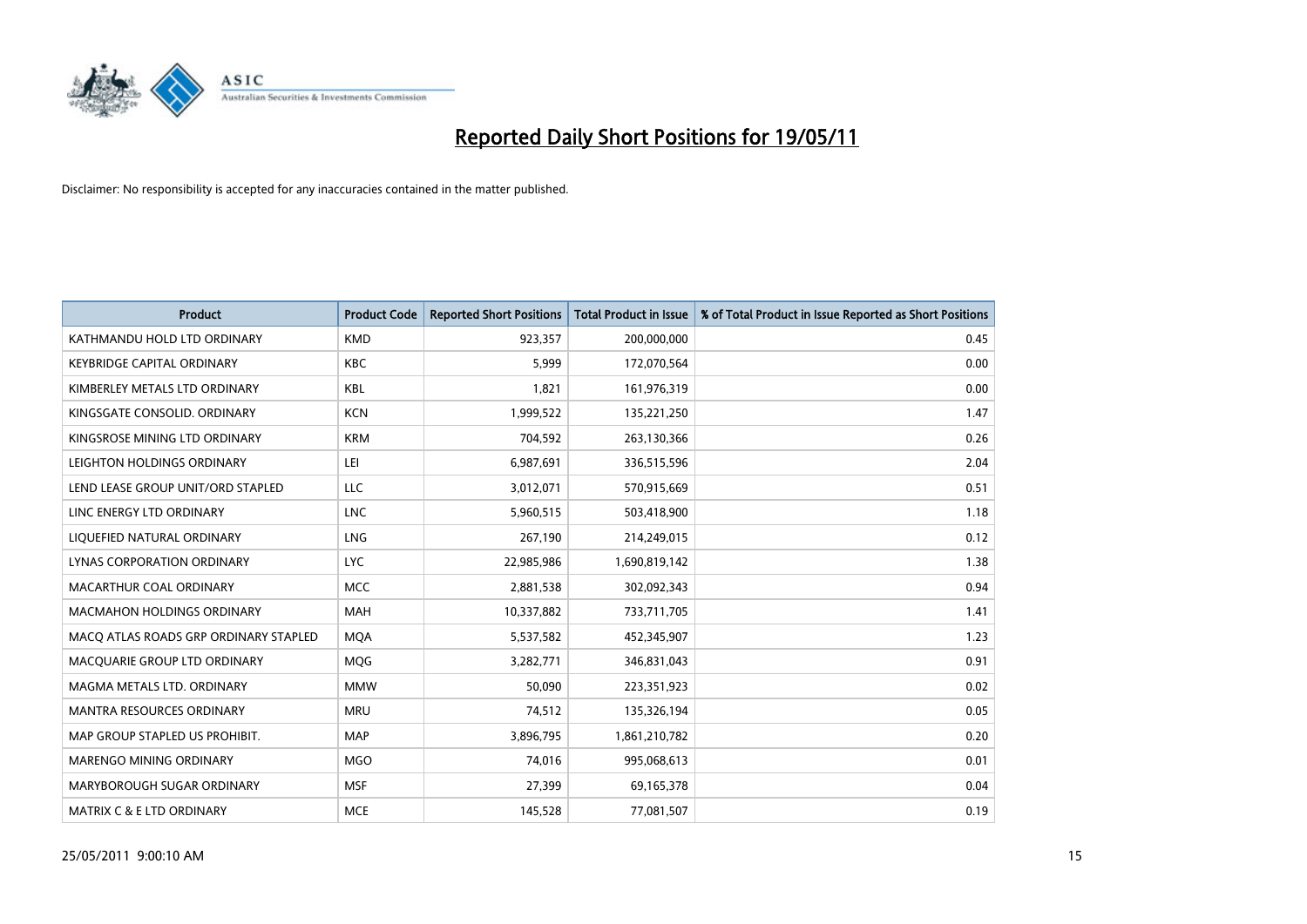

| <b>Product</b>                  | <b>Product Code</b> | <b>Reported Short Positions</b> | <b>Total Product in Issue</b> | % of Total Product in Issue Reported as Short Positions |
|---------------------------------|---------------------|---------------------------------|-------------------------------|---------------------------------------------------------|
| MCMILLAN SHAKESPEARE ORDINARY   | <b>MMS</b>          | 73.677                          | 68,067,560                    | 0.10                                                    |
| MCPHERSON'S LTD ORDINARY        | <b>MCP</b>          | 216,965                         | 72,401,758                    | 0.30                                                    |
| MEDUSA MINING LTD ORDINARY      | <b>MML</b>          | 2,368,210                       | 188,233,911                   | 1.27                                                    |
| MELBOURNE IT LIMITED ORDINARY   | <b>MLB</b>          | 180,616                         | 80,662,621                    | 0.23                                                    |
| MEO AUSTRALIA LTD ORDINARY      | <b>MEO</b>          | 4,107,092                       | 539,913,260                   | 0.75                                                    |
| MERMAID MARINE ORDINARY         | <b>MRM</b>          | 1,013,132                       | 215,166,086                   | 0.47                                                    |
| MESOBLAST LIMITED ORDINARY      | <b>MSB</b>          | 1,923,541                       | 279,733,562                   | 0.70                                                    |
| METALS X LIMITED ORDINARY       | <b>MLX</b>          | 326,940                         | 1,365,661,782                 | 0.03                                                    |
| METCASH LIMITED ORDINARY        | <b>MTS</b>          | 16,695,538                      | 768,853,644                   | 2.17                                                    |
| METGASCO LIMITED ORDINARY       | <b>MEL</b>          | 235,435                         | 252,710,972                   | 0.09                                                    |
| METMINCO LIMITED ORDINARY       | <b>MNC</b>          | 4,465,346                       | 1,397,720,365                 | 0.31                                                    |
| MHM METALS LIMITED ORDINARY     | <b>MHM</b>          | 29,544                          | 101,415,410                   | 0.03                                                    |
| MICLYN EXP OFFSHR ORDINARY      | <b>MIO</b>          | 453,258                         | 274,618,684                   | 0.16                                                    |
| MINARA RESOURCES ORDINARY       | <b>MRE</b>          | 8,357,215                       | 1,169,424,487                 | 0.70                                                    |
| MINCOR RESOURCES NL ORDINARY    | <b>MCR</b>          | 1,562,852                       | 200,608,804                   | 0.77                                                    |
| MINEMAKERS LIMITED ORDINARY     | <b>MAK</b>          | 71,627                          | 227,003,950                   | 0.03                                                    |
| MINERAL DEPOSITS ORDINARY       | <b>MDL</b>          | 311,947                         | 60,768,582                    | 0.49                                                    |
| MINERAL RESOURCES. ORDINARY     | <b>MIN</b>          | 613,455                         | 169,123,017                   | 0.36                                                    |
| MIRABELA NICKEL LTD ORDINARY    | <b>MBN</b>          | 10,784,858                      | 491,561,237                   | 2.21                                                    |
| MIRVAC GROUP STAPLED SECURITIES | <b>MGR</b>          | 8,998,327                       | 3,416,924,188                 | 0.24                                                    |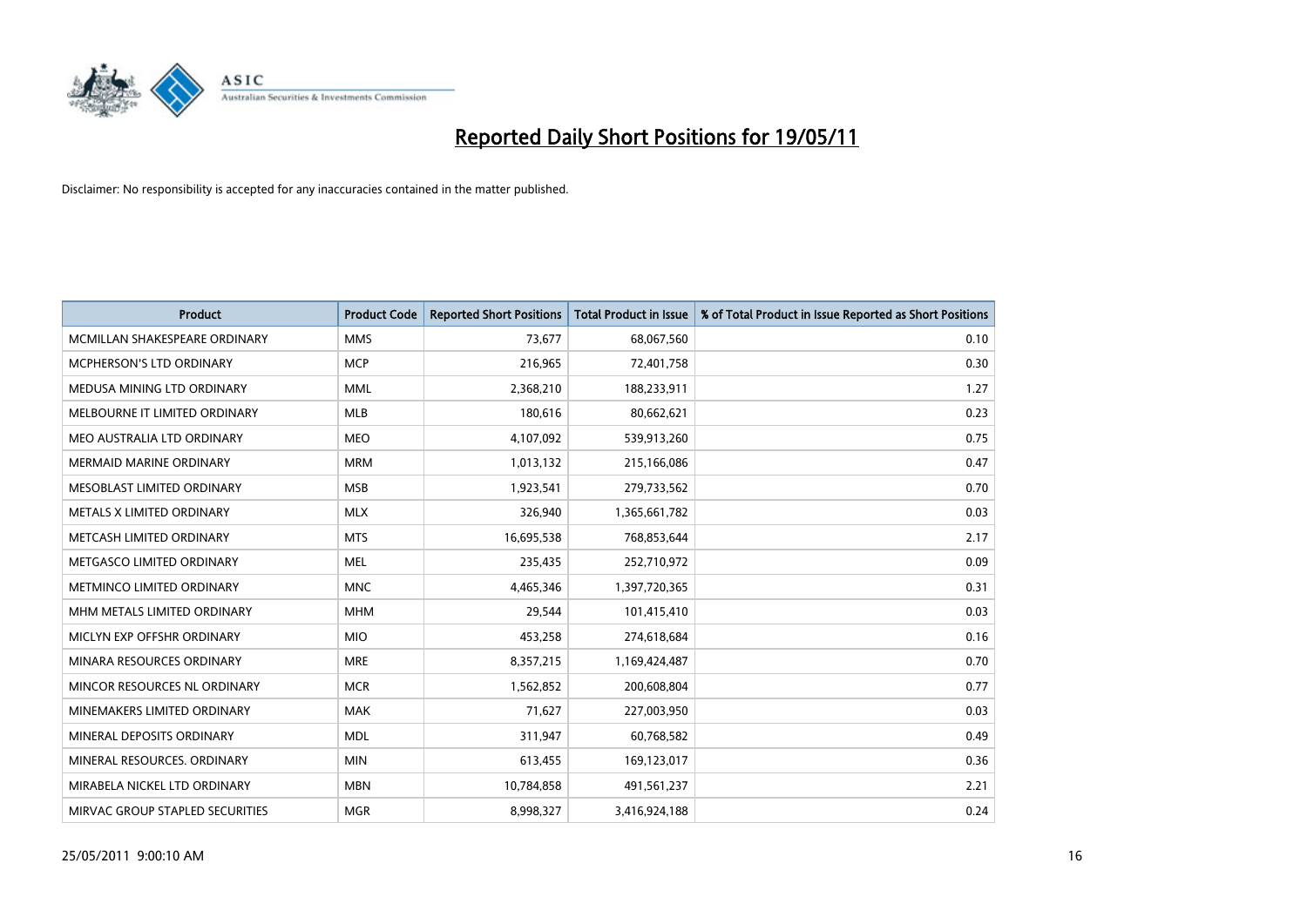

| <b>Product</b>                    | <b>Product Code</b> | <b>Reported Short Positions</b> | <b>Total Product in Issue</b> | % of Total Product in Issue Reported as Short Positions |
|-----------------------------------|---------------------|---------------------------------|-------------------------------|---------------------------------------------------------|
| MOLOPO ENERGY LTD ORDINARY        | <b>MPO</b>          | 1,638,423                       | 250,972,584                   | 0.64                                                    |
| MOLY MINES LIMITED ORDINARY       | <b>MOL</b>          | 583                             | 365,893,989                   | 0.00                                                    |
| MONADELPHOUS GROUP ORDINARY       | <b>MND</b>          | 573,812                         | 87,576,827                    | 0.66                                                    |
| <b>MOUNT GIBSON IRON ORDINARY</b> | <b>MGX</b>          | 5,448,499                       | 1,082,570,693                 | 0.48                                                    |
| <b>MULTIPLEX SITES SITES</b>      | <b>MXUPA</b>        | 36                              | 4,500,000                     | 0.00                                                    |
| MURCHISON METALS LTD ORDINARY     | <b>MMX</b>          | 13,342,716                      | 435,884,268                   | 3.06                                                    |
| <b>MYER HOLDINGS LTD ORDINARY</b> | <b>MYR</b>          | 10,948,402                      | 582,947,884                   | 1.86                                                    |
| <b>MYSTATE LIMITED ORDINARY</b>   | <b>MYS</b>          | 1,400                           | 67,439,158                    | 0.00                                                    |
| NATIONAL AUST. BANK ORDINARY      | <b>NAB</b>          | 12,659,469                      | 2,169,658,383                 | 0.57                                                    |
| NATURAL FUEL LIMITED ORDINARY     | <b>NFL</b>          |                                 | 721,912                       | 0.00                                                    |
| NAVITAS LIMITED ORDINARY          | <b>NVT</b>          | 2,415,401                       | 369,358,564                   | 0.66                                                    |
| NEPTUNE MARINE ORDINARY           | <b>NMS</b>          | 709,520                         | 1,747,612,299                 | 0.04                                                    |
| NEW HOPE CORPORATION ORDINARY     | <b>NHC</b>          | 433,421                         | 830,230,549                   | 0.05                                                    |
| NEWCREST MINING ORDINARY          | <b>NCM</b>          | 2,925,746                       | 765,407,334                   | 0.36                                                    |
| NEWS CORP A NON-VOTING CDI        | <b>NWSLV</b>        | 1,075,856                       | 1,829,772,574                 | 0.05                                                    |
| NEWS CORP B VOTING CDI            | <b>NWS</b>          | 2,703,781                       | 798,520,953                   | 0.33                                                    |
| NEXBIS LIMITED ORDINARY           | <b>NBS</b>          | 63,733                          | 798,356,704                   | 0.01                                                    |
| NEXUS ENERGY LIMITED ORDINARY     | <b>NXS</b>          | 26,235,830                      | 1,162,462,245                 | 2.24                                                    |
| NIB HOLDINGS LIMITED ORDINARY     | <b>NHF</b>          | 225,284                         | 466,765,752                   | 0.05                                                    |
| NICK SCALI LIMITED ORDINARY       | <b>NCK</b>          | 35,846                          | 81,000,000                    | 0.04                                                    |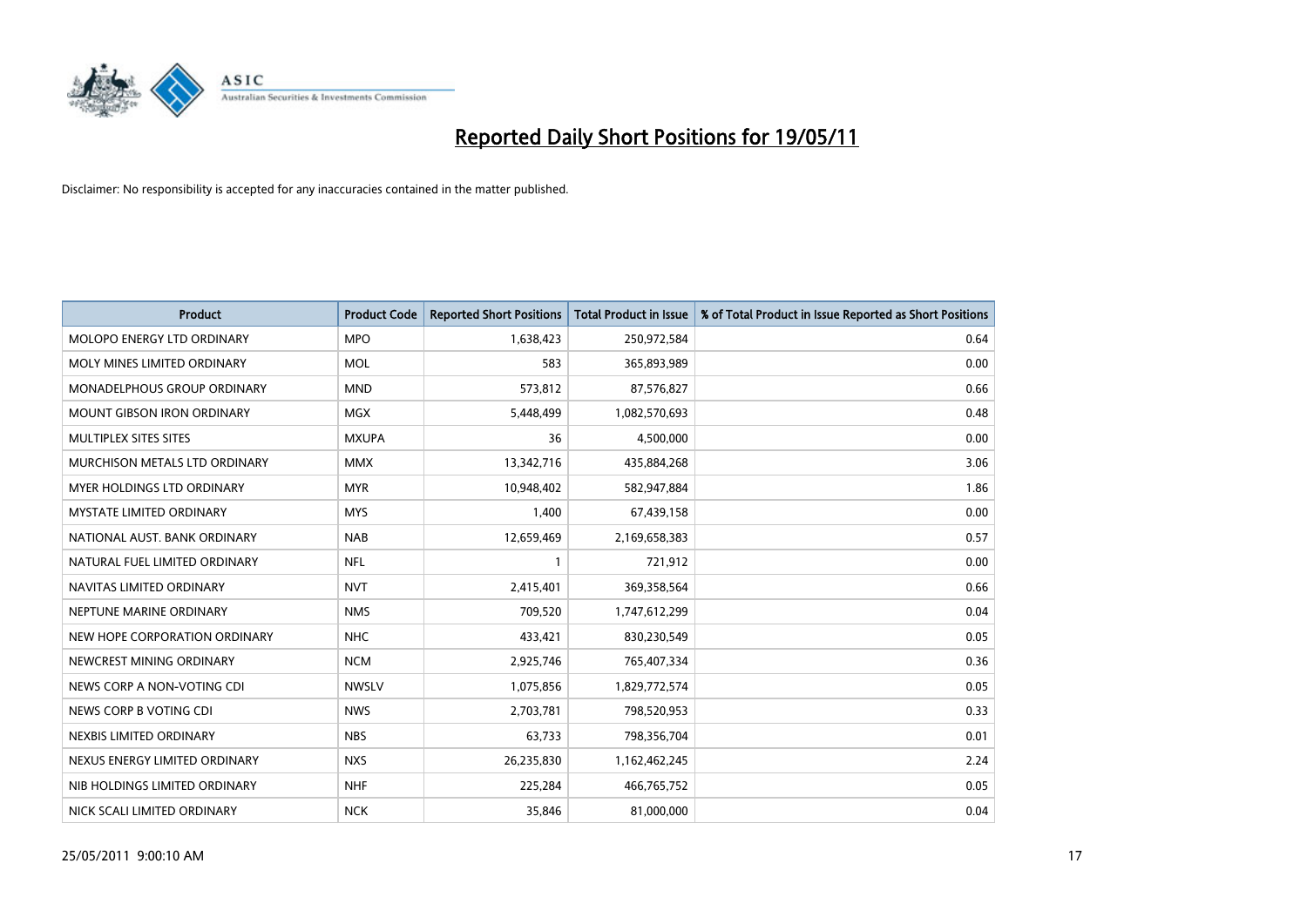

| <b>Product</b>                        | <b>Product Code</b> | <b>Reported Short Positions</b> | <b>Total Product in Issue</b> | % of Total Product in Issue Reported as Short Positions |
|---------------------------------------|---------------------|---------------------------------|-------------------------------|---------------------------------------------------------|
| NIDO PETROLEUM ORDINARY               | <b>NDO</b>          | 453.890                         | 1,373,822,119                 | 0.02                                                    |
| NKWE PLATINUM 10C US COMMON           | <b>NKP</b>          | 202,266                         | 559,651,184                   | 0.04                                                    |
| NOBLE MINERAL RES ORDINARY            | <b>NMG</b>          | 1,605,677                       | 383,573,630                   | 0.41                                                    |
| NORTHERN CREST ORDINARY               | <b>NOC</b>          | 24,345                          | 133,484,723                   | 0.02                                                    |
| NORTHERN IRON LTD ORDINARY            | <b>NFE</b>          | 1,138,457                       | 336,084,863                   | 0.33                                                    |
| NRW HOLDINGS LIMITED ORDINARY         | <b>NWH</b>          | 170,656                         | 276,770,445                   | 0.06                                                    |
| NUFARM LIMITED ORDINARY               | <b>NUF</b>          | 5,356,453                       | 261,833,005                   | 2.01                                                    |
| <b>OAKTON LIMITED ORDINARY</b>        | <b>OKN</b>          | 723,804                         | 93,800,235                    | 0.78                                                    |
| OCEANAGOLD CORP. CHESS DEPOSITARY INT | OGC                 | 1,275,900                       | 262,180,388                   | 0.49                                                    |
| OCEANIA CAPITAL LTD ORDINARY          | OCP                 | 2,500                           | 91,921,295                    | 0.00                                                    |
| OIL SEARCH LTD ORDINARY               | <b>OSH</b>          | 9,218,681                       | 1,320,648,378                 | 0.70                                                    |
| <b>OILEX LTD ORDINARY</b>             | <b>OEX</b>          | 63,746                          | 253,274,885                   | 0.03                                                    |
| OM HOLDINGS LIMITED ORDINARY          | OMH                 | 7,363,388                       | 504,105,150                   | 1.46                                                    |
| <b>ONESTEEL LIMITED ORDINARY</b>      | OST                 | 14,776,461                      | 1,338,106,652                 | 1.10                                                    |
| ORICA LIMITED ORDINARY                | ORI                 | 2,948,351                       | 363,223,767                   | 0.77                                                    |
| ORIGIN ENERGY ORDINARY                | <b>ORG</b>          | 2,222,215                       | 1,064,379,759                 | 0.18                                                    |
| OROCOBRE LIMITED ORDINARY             | <b>ORE</b>          | 66,410                          | 102,813,894                   | 0.06                                                    |
| OROTONGROUP LIMITED ORDINARY          | <b>ORL</b>          | 21,639                          | 40,880,902                    | 0.04                                                    |
| OTTO ENERGY LIMITED ORDINARY          | <b>OEL</b>          | 109,204                         | 1,134,540,071                 | 0.01                                                    |
| OZ MINERALS ORDINARY                  | OZL                 | 22.922.659                      | 3,238,546,504                 | 0.70                                                    |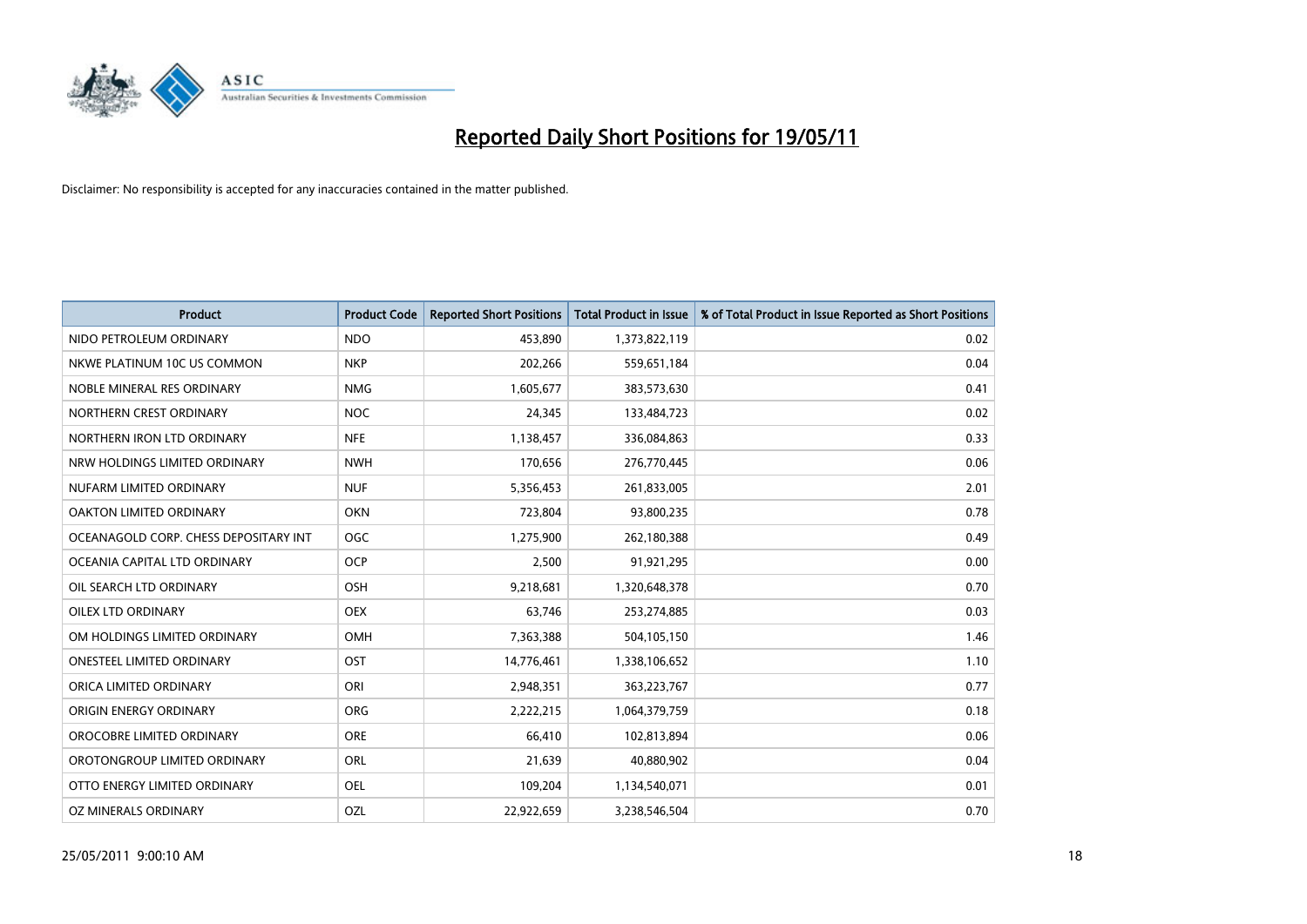

| <b>Product</b>                | <b>Product Code</b> | <b>Reported Short Positions</b> | <b>Total Product in Issue</b> | % of Total Product in Issue Reported as Short Positions |
|-------------------------------|---------------------|---------------------------------|-------------------------------|---------------------------------------------------------|
| PACIFIC BRANDS ORDINARY       | <b>PBG</b>          | 5,980,416                       | 931,386,248                   | 0.66                                                    |
| PALADIN ENERGY LTD ORDINARY   | <b>PDN</b>          | 18,971,541                      | 777,698,217                   | 2.43                                                    |
| PANAUST LIMITED ORDINARY      | <b>PNA</b>          | 20,941,961                      | 2,965,008,426                 | 0.69                                                    |
| PANORAMIC RESOURCES ORDINARY  | PAN                 | 1,161,636                       | 207,050,710                   | 0.56                                                    |
| PAPERLINX LIMITED ORDINARY    | <b>PPX</b>          | 19,887,958                      | 603,580,761                   | 3.30                                                    |
| PAPILLON RES LTD ORDINARY     | <b>PIR</b>          | 120,319                         | 190,812,855                   | 0.06                                                    |
| PATTIES FOODS LTD ORDINARY    | PFL                 |                                 | 138,989,223                   | 0.00                                                    |
| PEET LIMITED ORDINARY         | <b>PPC</b>          | 96,548                          | 303,854,244                   | 0.03                                                    |
| PENINSULA ENERGY LTD ORDINARY | <b>PEN</b>          | 327,000                         | 2,087,215,700                 | 0.01                                                    |
| PERILYA LIMITED ORDINARY      | PEM                 | 603,747                         | 526,075,563                   | 0.12                                                    |
| PERPETUAL LIMITED ORDINARY    | PPT                 | 2,345,434                       | 44,669,352                    | 5.25                                                    |
| PERSEUS MINING LTD ORDINARY   | PRU                 | 4,757,678                       | 425,017,088                   | 1.10                                                    |
| PETSEC ENERGY ORDINARY        | <b>PSA</b>          | 223,332                         | 231,283,622                   | 0.10                                                    |
| PHARMAXIS LTD ORDINARY        | <b>PXS</b>          | 1,012,026                       | 228,290,309                   | 0.44                                                    |
| PHOTON GROUP LTD ORDINARY     | <b>PGA</b>          | 250,510                         | 1,540,886,866                 | 0.02                                                    |
| PLATINUM ASSET ORDINARY       | <b>PTM</b>          | 6,160,951                       | 561,347,878                   | 1.08                                                    |
| PLATINUM AUSTRALIA ORDINARY   | <b>PLA</b>          | 5,418,483                       | 392,430,039                   | 1.39                                                    |
| PLATINUM CAPITAL LTD ORDINARY | <b>PMC</b>          |                                 | 164,959,410                   | 0.00                                                    |
| PLUTON RESOURCES ORDINARY     | <b>PLV</b>          | 25,200                          | 181,697,362                   | 0.01                                                    |
| PMP LIMITED ORDINARY          | <b>PMP</b>          | 48,366                          | 332,676,960                   | 0.01                                                    |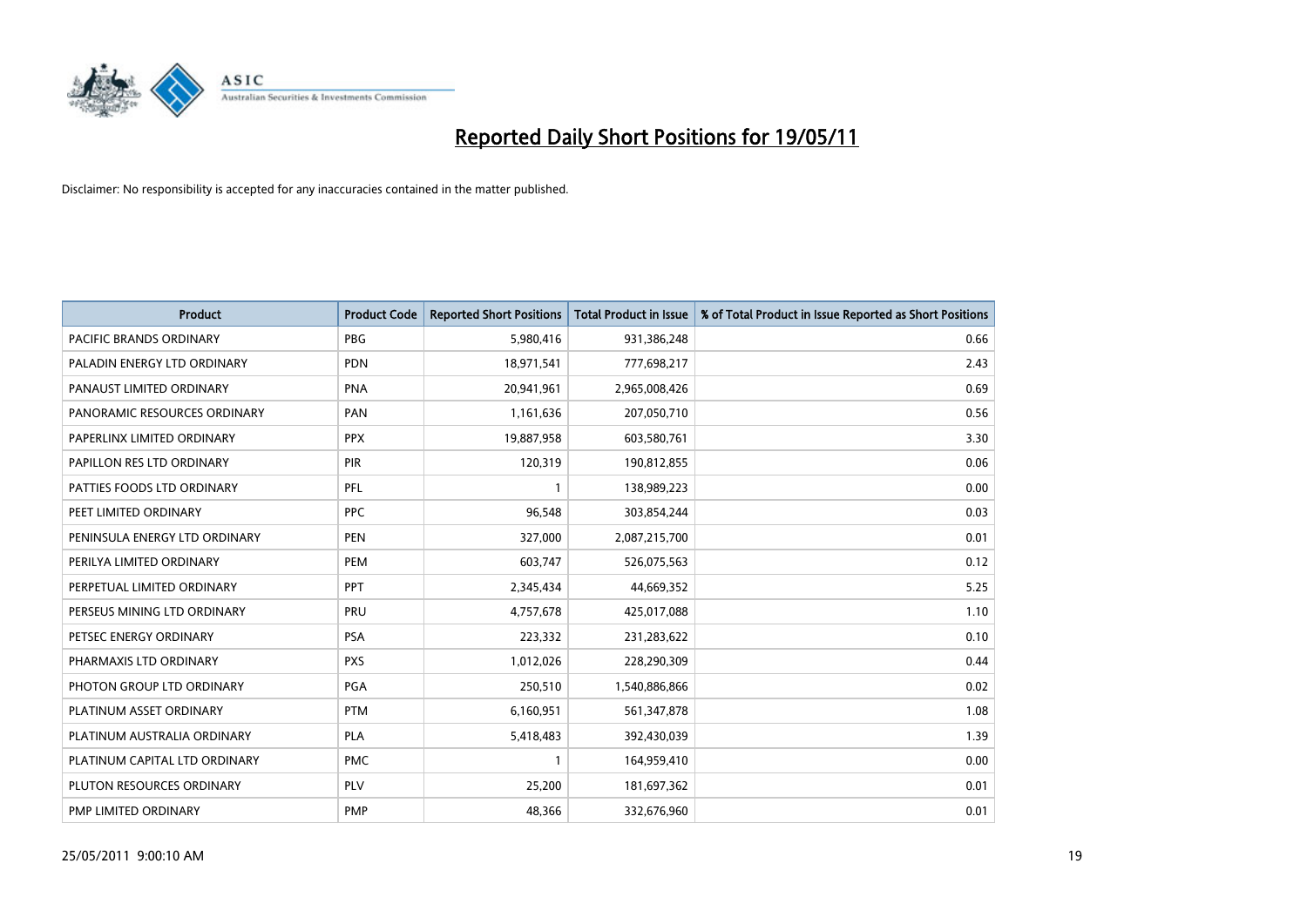

| <b>Product</b>                       | <b>Product Code</b> | <b>Reported Short Positions</b> | <b>Total Product in Issue</b> | % of Total Product in Issue Reported as Short Positions |
|--------------------------------------|---------------------|---------------------------------|-------------------------------|---------------------------------------------------------|
| PORT BOUVARD LIMITED ORDINARY        | PBD                 | 6.754                           | 593,868,295                   | 0.00                                                    |
| PRANA BIOTECHNOLOGY ORDINARY         | PBT                 | 722,040                         | 269,292,203                   | 0.27                                                    |
| PREMIER INVESTMENTS ORDINARY         | <b>PMV</b>          | 606,080                         | 155,062,831                   | 0.37                                                    |
| PRIMA BIOMED LTD ORDINARY            | <b>PRR</b>          | 58,032                          | 813,747,746                   | 0.01                                                    |
| PRIMARY HEALTH CARE ORDINARY         | <b>PRY</b>          | 9,054,623                       | 497,349,803                   | 1.82                                                    |
| PRIME INFR GROUP. STAPLED SECURITIES | PIH                 | 308,735                         | 351,776,795                   | 0.09                                                    |
| PRIME MEDIA GRP LTD ORDINARY         | PRT                 | 14,825                          | 366,330,303                   | 0.00                                                    |
| PROGEN PHARMACEUTIC ORDINARY         | <b>PGL</b>          | 151,596                         | 24,709,097                    | 0.61                                                    |
| PROGRAMMED ORDINARY                  | <b>PRG</b>          | 418,575                         | 118,169,908                   | 0.34                                                    |
| <b>PSIVIDA CORP CDI 1:1</b>          | <b>PVA</b>          | 6,878                           | 8,891,730                     | 0.08                                                    |
| <b>QANTAS AIRWAYS ORDINARY</b>       | <b>OAN</b>          | 27,561,024                      | 2,265,123,620                 | 1.19                                                    |
| <b>OBE INSURANCE GROUP ORDINARY</b>  | <b>OBE</b>          | 16,918,465                      | 1,092,653,182                 | 1.52                                                    |
| OR NATIONAL LIMITED ORDINARY         | <b>ORN</b>          | 16,930,184                      | 2,440,000,000                 | 0.69                                                    |
| ORXPHARMA LTD ORDINARY               | <b>ORX</b>          | 16,122                          | 125,824,127                   | 0.01                                                    |
| <b>OUBE LOGISTICS ORDINARY UNITS</b> | <b>OUB</b>          | 18,372,816                      | 610,839,329                   | 3.01                                                    |
| RAMELIUS RESOURCES ORDINARY          | <b>RMS</b>          | 224,625                         | 291,767,215                   | 0.06                                                    |
| RAMSAY HEALTH CARE ORDINARY          | <b>RHC</b>          | 1,778,822                       | 202,081,252                   | 0.88                                                    |
| <b>RCR TOMLINSON ORDINARY</b>        | <b>RCR</b>          | 68,067                          | 131,897,672                   | 0.05                                                    |
| <b>REA GROUP ORDINARY</b>            | <b>REA</b>          | 67,801                          | 130,401,680                   | 0.04                                                    |
| RECKON LIMITED ORDINARY              | <b>RKN</b>          | 2,790                           | 133,384,060                   | 0.00                                                    |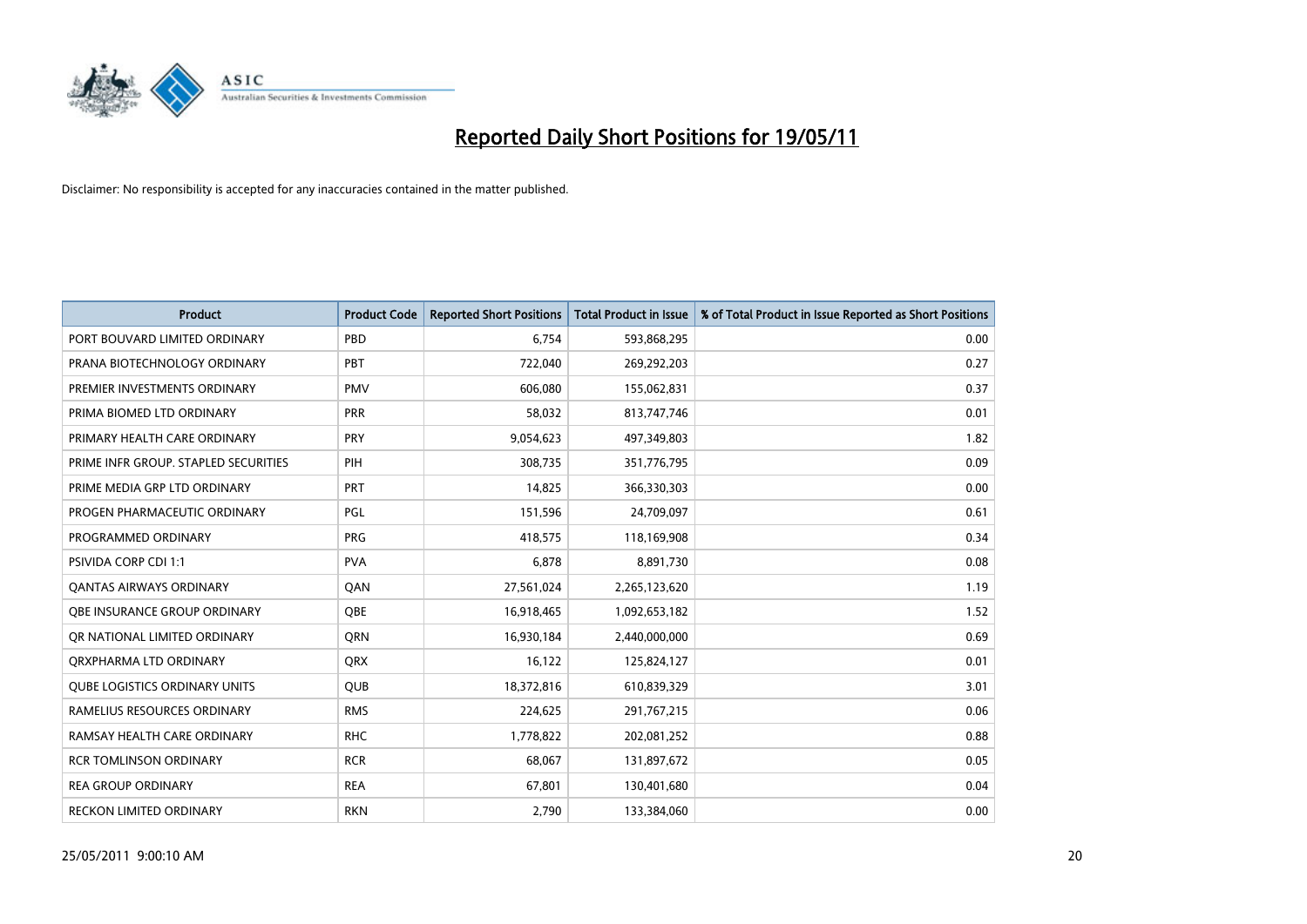

| <b>Product</b>                      | <b>Product Code</b> | <b>Reported Short Positions</b> | Total Product in Issue | % of Total Product in Issue Reported as Short Positions |
|-------------------------------------|---------------------|---------------------------------|------------------------|---------------------------------------------------------|
| <b>RED FORK ENERGY ORDINARY</b>     | <b>RFE</b>          | 16,730                          | 269,769,853            | 0.00                                                    |
| REDBANK ENERGY LTD ORDINARY         | <b>AEI</b>          | 15                              | 786,287                | 0.00                                                    |
| REED RESOURCES LTD ORDINARY         | <b>RDR</b>          | 512,007                         | 262,237,201            | 0.19                                                    |
| REGIS RESOURCES ORDINARY            | <b>RRL</b>          | 2,182,386                       | 431,233,086            | 0.52                                                    |
| RESMED INC CDI 10:1                 | <b>RMD</b>          | 11,675,996                      | 1,545,678,330          | 0.75                                                    |
| <b>RESOLUTE MINING ORDINARY</b>     | <b>RSG</b>          | 6,121,821                       | 467,618,520            | 1.31                                                    |
| <b>RESOURCE GENERATION ORDINARY</b> | <b>RES</b>          | 214,311                         | 250,700,530            | 0.08                                                    |
| REVERSE CORP LIMITED ORDINARY       | <b>REF</b>          | 25,141                          | 92,382,175             | 0.03                                                    |
| REX MINERALS LIMITED ORDINARY       | <b>RXM</b>          | 273,063                         | 151,438,879            | 0.17                                                    |
| <b>RHG LIMITED ORDINARY</b>         | <b>RHG</b>          | 413,152                         | 318,745,978            | 0.12                                                    |
| RIDLEY CORPORATION ORDINARY         | <b>RIC</b>          | 794,311                         | 307,817,071            | 0.27                                                    |
| RIO TINTO LIMITED ORDINARY          | <b>RIO</b>          | 14,267,753                      | 435,758,720            | 3.27                                                    |
| RIVERCITY MOTORWAY STAPLED          | <b>RCY</b>          | 132,000                         | 957,010,115            | 0.01                                                    |
| RIVERSDALE MINING ORDINARY          | <b>RIV</b>          | 11,163                          | 244,431,186            | 0.00                                                    |
| <b>ROBUST RESOURCES ORDINARY</b>    | <b>ROL</b>          | 1,132,374                       | 84,944,097             | 1.34                                                    |
| ROC OIL COMPANY ORDINARY            | <b>ROC</b>          | 6,828,703                       | 713,154,560            | 0.94                                                    |
| SAI GLOBAL LIMITED ORDINARY         | SAI                 | 195,075                         | 199,552,155            | 0.09                                                    |
| SALMAT LIMITED ORDINARY             | <b>SLM</b>          | 144,481                         | 159,775,299            | 0.09                                                    |
| SAMSON OIL & GAS LTD ORDINARY       | SSN                 | 3,083,220                       | 1,727,080,909          | 0.18                                                    |
| SANDFIRE RESOURCES ORDINARY         | <b>SFR</b>          | 1,985,613                       | 148,384,969            | 1.32                                                    |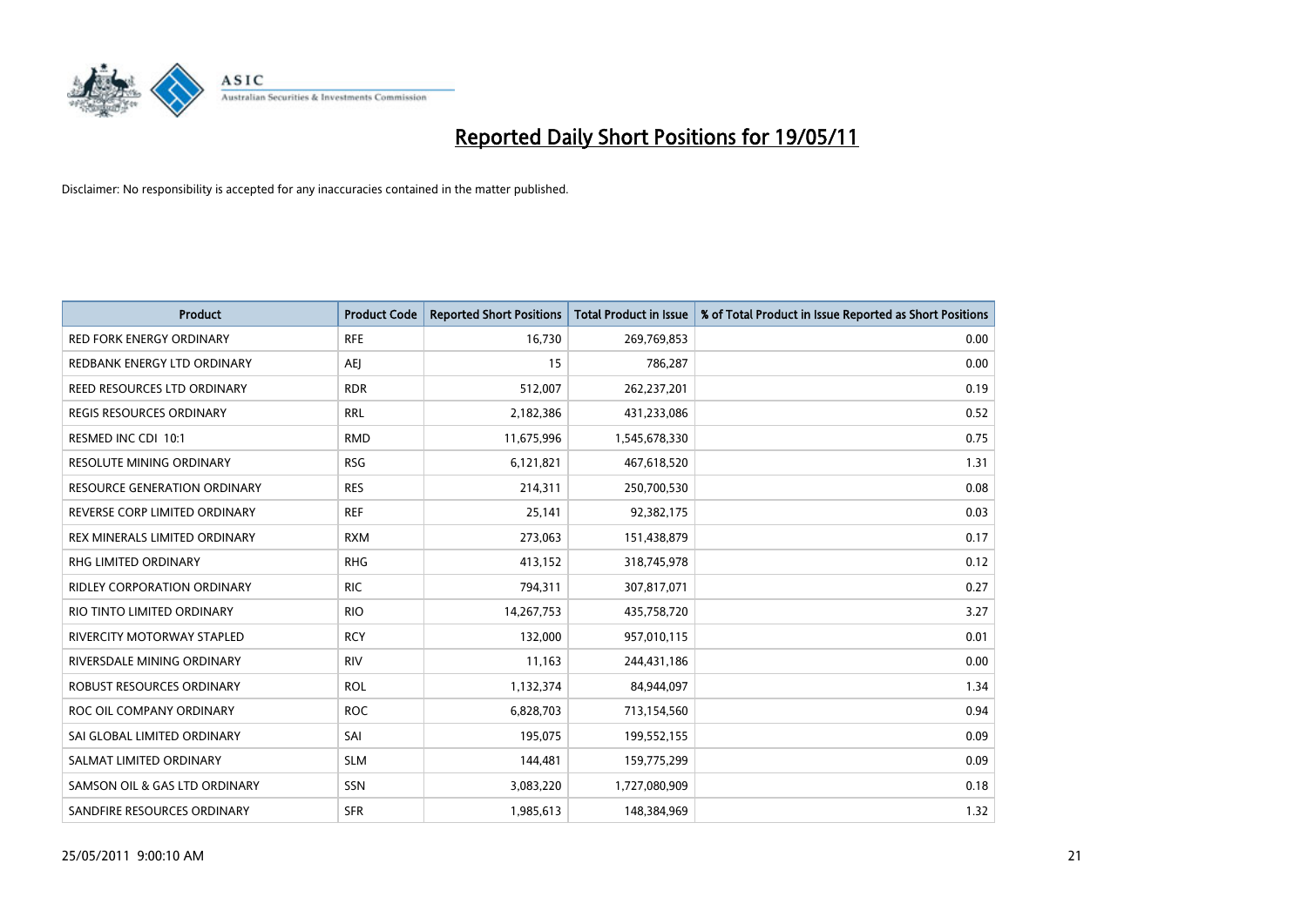

| <b>Product</b>                           | <b>Product Code</b> | <b>Reported Short Positions</b> | Total Product in Issue | % of Total Product in Issue Reported as Short Positions |
|------------------------------------------|---------------------|---------------------------------|------------------------|---------------------------------------------------------|
| <b>SANTOS LTD ORDINARY</b>               | <b>STO</b>          | 4,548,285                       | 877,955,664            | 0.51                                                    |
| SARACEN MINERAL ORDINARY                 | <b>SAR</b>          | 364,417                         | 492,151,415            | 0.06                                                    |
| SEDGMAN LIMITED ORDINARY                 | SDM                 | 364,702                         | 209,752,689            | 0.17                                                    |
| SEEK LIMITED ORDINARY                    | <b>SEK</b>          | 7,387,065                       | 336,584,488            | 2.21                                                    |
| SELECT HARVESTS ORDINARY                 | <b>SHV</b>          | 216,631                         | 56,226,960             | 0.39                                                    |
| SENETAS CORPORATION ORDINARY             | <b>SEN</b>          | 756,999                         | 463,105,195            | 0.16                                                    |
| SENEX ENERGY LIMITED ORDINARY            | SXY                 | 78,476                          | 744,320,231            | 0.01                                                    |
| SERVCORP LIMITED ORDINARY                | SRV                 | 83,818                          | 98,440,807             | 0.09                                                    |
| SERVICE STREAM ORDINARY                  | <b>SSM</b>          | 344,663                         | 283,418,867            | 0.12                                                    |
| SEVEN GROUP HOLDINGS ORDINARY            | <b>SVW</b>          | 1,270,561                       | 306,410,281            | 0.40                                                    |
| SEVEN WEST MEDIA LTD ORDINARY            | <b>SWM</b>          | 3,180,257                       | 610,327,899            | 0.51                                                    |
| SIGMA PHARMACEUTICAL ORDINARY            | <b>SIP</b>          | 13,966,551                      | 1,178,626,572          | 1.18                                                    |
| SIGNATURE METALS LTD ORDINARY            | <b>SBL</b>          | 383,956                         | 2,351,804,534          | 0.02                                                    |
| SILEX SYSTEMS ORDINARY                   | <b>SLX</b>          | 301,274                         | 170,128,997            | 0.17                                                    |
| SILVER LAKE RESOURCE ORDINARY            | <b>SLR</b>          | 50,716                          | 178,882,838            | 0.02                                                    |
| SIMS METAL MGMT LTD ORDINARY             | SGM                 | 2,776,914                       | 205,393,914            | 1.35                                                    |
| SINGAPORE TELECOMM. CHESS DEPOSITARY INT | SGT                 | 4,245,258                       | 234,092,504            | 1.83                                                    |
| SKILLED GROUP LTD ORDINARY               | <b>SKE</b>          | 44,494                          | 233,089,776            | 0.02                                                    |
| SKY CITY ENTERTAIN, ORDINARY             | <b>SKC</b>          | 48,449                          | 576,958,340            | 0.01                                                    |
| SKY NETWORK ORDINARY                     | <b>SKT</b>          | 33,930                          | 389,139,785            | 0.01                                                    |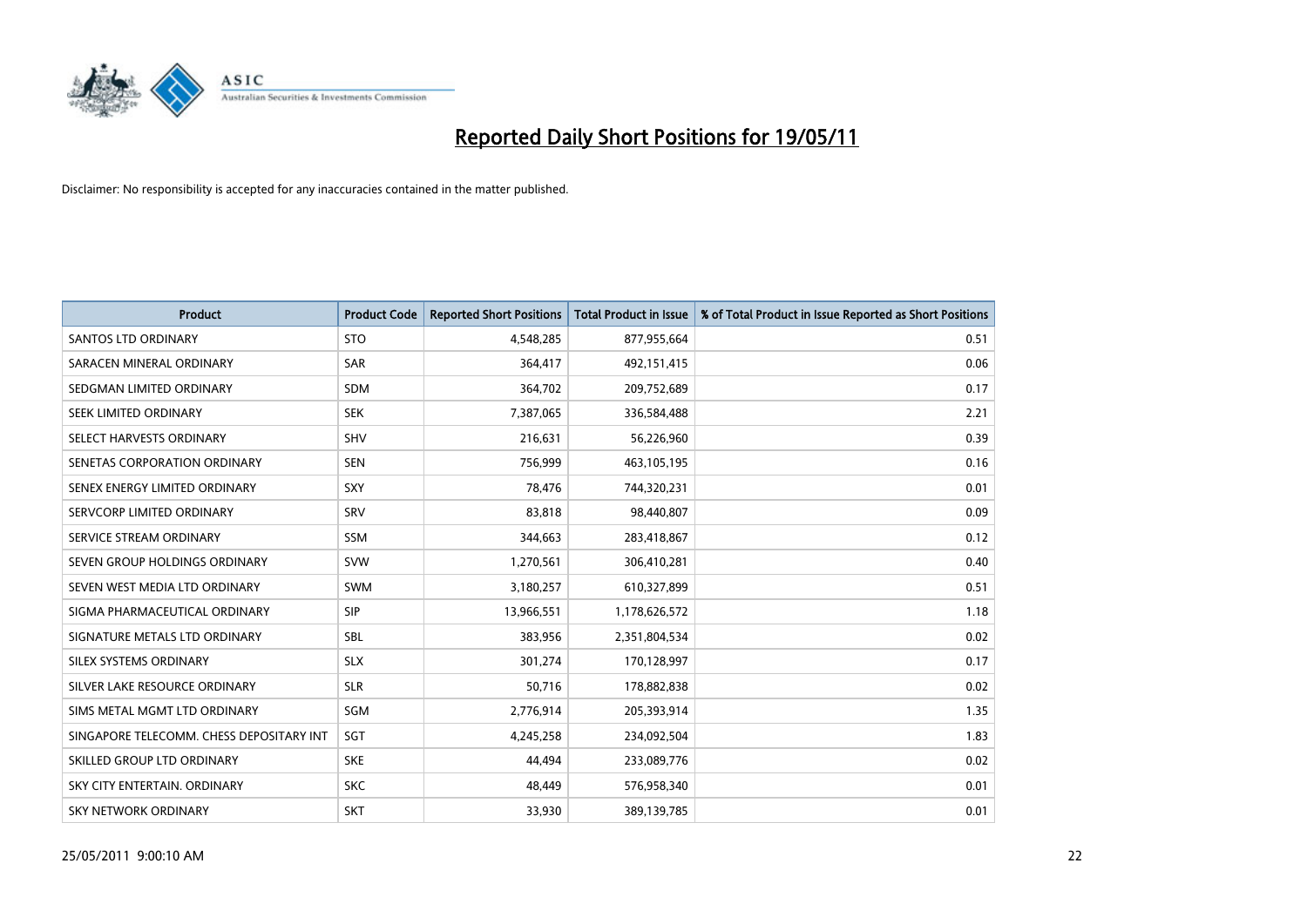

| <b>Product</b>                           | <b>Product Code</b> | <b>Reported Short Positions</b> | Total Product in Issue | % of Total Product in Issue Reported as Short Positions |
|------------------------------------------|---------------------|---------------------------------|------------------------|---------------------------------------------------------|
| <b>SLATER &amp; GORDON ORDINARY</b>      | SGH                 | 6,515                           | 149,320,168            | 0.00                                                    |
| SMS MANAGEMENT. ORDINARY                 | <b>SMX</b>          | 166,390                         | 67,661,358             | 0.23                                                    |
| SONIC HEALTHCARE ORDINARY                | <b>SHL</b>          | 4,937,589                       | 388,429,875            | 1.27                                                    |
| SOUL PATTINSON (W.H) ORDINARY            | SOL                 | 37,371                          | 238,640,580            | 0.01                                                    |
| SOUTH BOULDER MINES ORDINARY             | <b>STB</b>          | 5,417                           | 86,115,688             | 0.01                                                    |
| SP AUSNET STAPLED SECURITIES             | <b>SPN</b>          | 4,702,519                       | 2,795,115,439          | 0.17                                                    |
| SPARK INFRASTRUCTURE STAPLED NOTE & UNIT | SKI                 | 11,691,034                      | 1,326,734,264          | 0.87                                                    |
| SPDR 200 FUND ETF UNITS                  | <b>STW</b>          | 8                               | 50,339,159             | 0.00                                                    |
| SPECIALTY FASHION ORDINARY               | <b>SFH</b>          | 700,960                         | 191,686,122            | 0.37                                                    |
| SPHERE MINERALS LTD ORDINARY             | <b>SPH</b>          | 626                             | 171,348,151            | 0.00                                                    |
| SPOTLESS GROUP LTD ORDINARY              | <b>SPT</b>          | 1,124,975                       | 262,766,725            | 0.41                                                    |
| ST BARBARA LIMITED ORDINARY              | SBM                 | 4,574,846                       | 325,615,389            | 1.40                                                    |
| STAGING CONNECTIONS ORDINARY             | <b>STG</b>          | 2,917,189                       | 78,317,726             | 3.72                                                    |
| STANMORE COAL LTD ORDINARY               | <b>SMR</b>          | 78,663                          | 88,270,738             | 0.09                                                    |
| STARPHARMA HOLDINGS ORDINARY             | SPL                 | 259,284                         | 247,402,721            | 0.11                                                    |
| STH AMERICAN COR LTD ORDINARY            | SAY                 | 9,200                           | 245,846,493            | 0.00                                                    |
| STHN CROSS MEDIA ORDINARY                | <b>SXL</b>          | 2,423,007                       | 704,775,484            | 0.33                                                    |
| STOCKLAND UNITS/ORD STAPLED              | SGP                 | 1,301,110                       | 2,383,036,717          | 0.04                                                    |
| STRAITS RES LTD. ORDINARY                | SRO                 | 7,746,641                       | 324,655,749            | 2.37                                                    |
| STW COMMUNICATIONS ORDINARY              | SGN                 | 417,402                         | 364,310,964            | 0.12                                                    |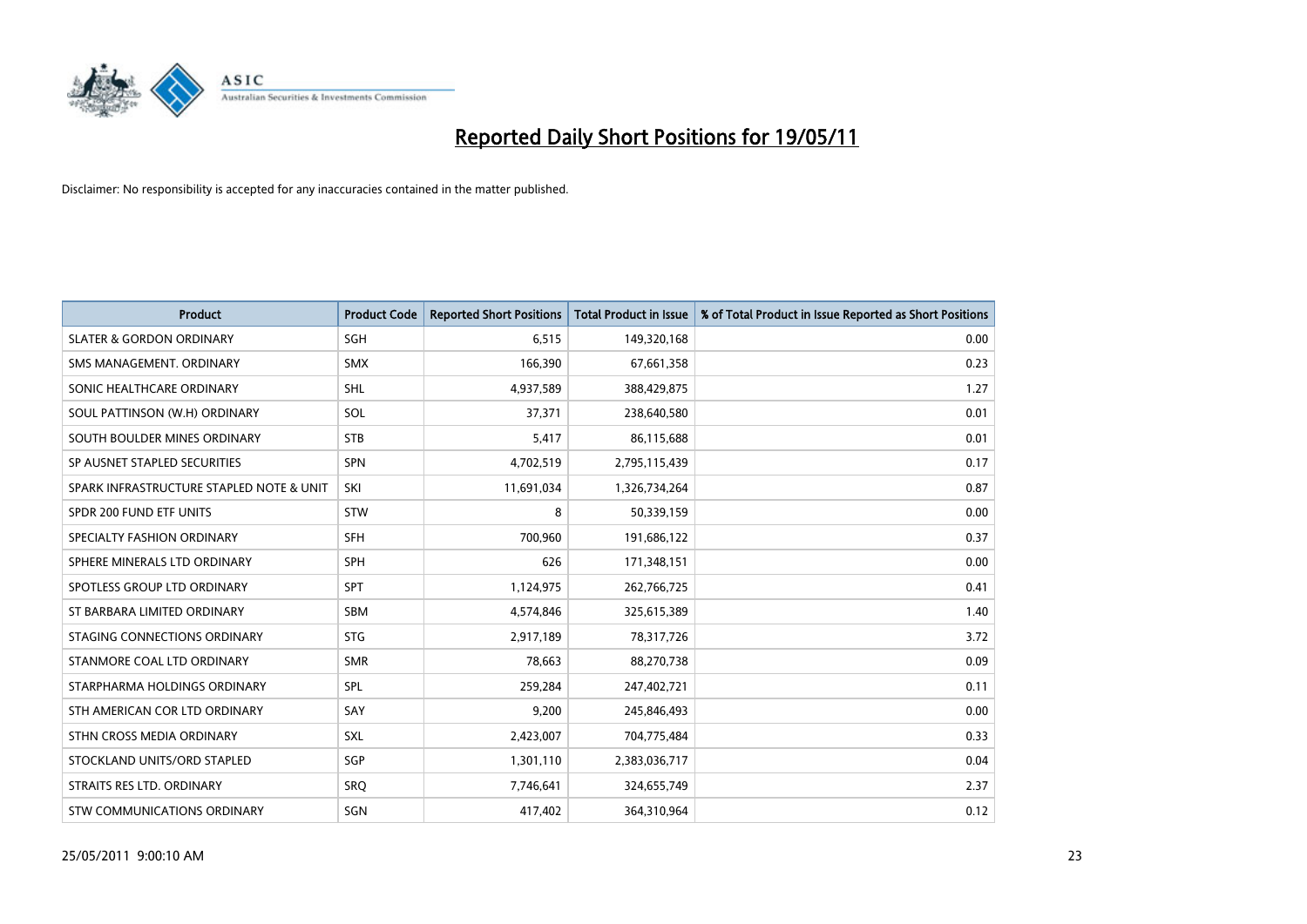

| <b>Product</b>                      | <b>Product Code</b> | <b>Reported Short Positions</b> | <b>Total Product in Issue</b> | % of Total Product in Issue Reported as Short Positions |
|-------------------------------------|---------------------|---------------------------------|-------------------------------|---------------------------------------------------------|
| <b>SUNCORP GROUP LTD ORDINARY</b>   | <b>SUN</b>          | 7,729,329                       | 1,286,600,980                 | 0.57                                                    |
| SUNDANCE RESOURCES ORDINARY         | <b>SDL</b>          | 10,268,345                      | 2,870,657,169                 | 0.35                                                    |
| SUNLAND GROUP LTD ORDINARY          | <b>SDG</b>          | 167,120                         | 224,881,794                   | 0.07                                                    |
| SUPER RET REP LTD ORDINARY          | SUL                 | 241,413                         | 130,018,739                   | 0.19                                                    |
| SWICK MINING ORDINARY               | <b>SWK</b>          | 1,548                           | 236,724,970                   | 0.00                                                    |
| SYMEX HOLDINGS ORDINARY             | SYM                 | 27,221                          | 189,166,670                   | 0.01                                                    |
| TABCORP HOLDINGS LTD ORDINARY       | <b>TAH</b>          | 2,099,860                       | 688,019,737                   | 0.28                                                    |
| <b>TALENT2 INTERNATION ORDINARY</b> | <b>TWO</b>          | $\overline{7}$                  | 144,422,121                   | 0.00                                                    |
| TALISMAN MINING ORDINARY            | <b>TLM</b>          | 3,079                           | 130,438,627                   | 0.00                                                    |
| TANAMI GOLD NL ORDINARY             | <b>TAM</b>          | 59,915                          | 260,997,677                   | 0.02                                                    |
| TAP OIL LIMITED ORDINARY            | <b>TAP</b>          | 591,579                         | 240,967,311                   | 0.25                                                    |
| TASSAL GROUP LIMITED ORDINARY       | <b>TGR</b>          | 66,850                          | 146,304,404                   | 0.03                                                    |
| <b>TATTS GROUP LTD ORDINARY</b>     | <b>TTS</b>          | 9,560,298                       | 1,318,683,208                 | 0.71                                                    |
| TELECOM CORPORATION ORDINARY        | <b>TEL</b>          | 28,453,731                      | 1,924,652,813                 | 1.49                                                    |
| TELSTRA CORPORATION, ORDINARY       | <b>TLS</b>          | 45,739,855                      | 12,443,074,357                | 0.34                                                    |
| TEN NETWORK HOLDINGS ORDINARY       | <b>TEN</b>          | 33,727,447                      | 1,045,236,720                 | 3.22                                                    |
| TERANGA GOLD CORP CDI 1:1           | <b>TGZ</b>          | 470,797                         | 150,340,337                   | 0.30                                                    |
| TFS CORPORATION LTD ORDINARY        | <b>TFC</b>          | 65,951                          | 275,789,494                   | 0.02                                                    |
| THE REJECT SHOP ORDINARY            | <b>TRS</b>          | 563,004                         | 26,033,570                    | 2.14                                                    |
| THOR MINING PLC CHESS DEPOSITARY    | <b>THR</b>          | 2,307                           | 222,489,120                   | 0.00                                                    |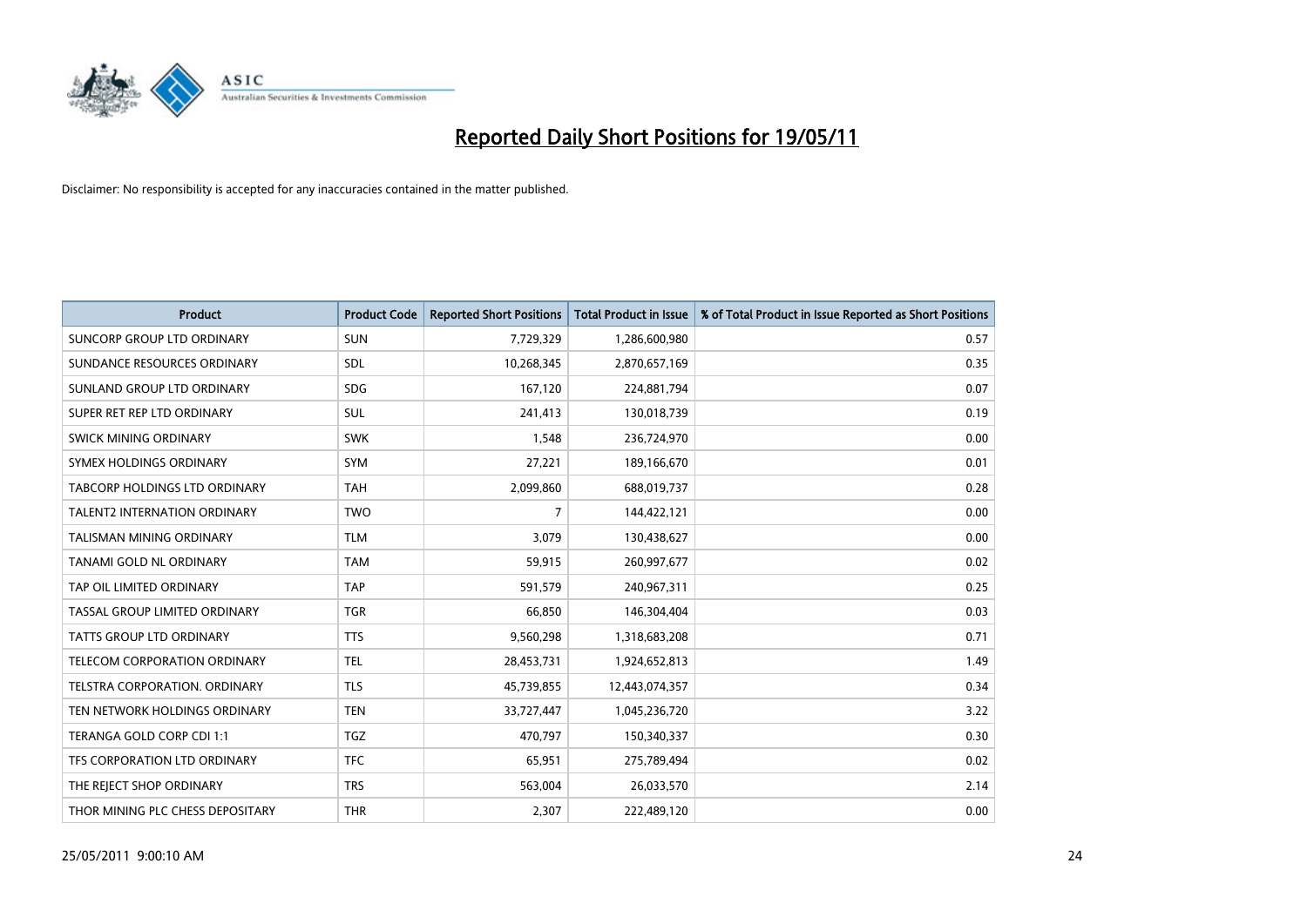

| <b>Product</b>                          | <b>Product Code</b> | <b>Reported Short Positions</b> | <b>Total Product in Issue</b> | % of Total Product in Issue Reported as Short Positions |
|-----------------------------------------|---------------------|---------------------------------|-------------------------------|---------------------------------------------------------|
| THORN GROUP LIMITED ORDINARY            | <b>TGA</b>          | 13,696                          | 129,858,924                   | 0.01                                                    |
| THUNDELARRA EXPLOR, ORDINARY            | <b>THX</b>          | 78,232                          | 153,578,927                   | 0.05                                                    |
| <b>TIGER RESOURCES ORDINARY</b>         | <b>TGS</b>          | 253,346                         | 668,635,549                   | 0.04                                                    |
| TIMBERCORP LIMITED ORDINARY             | <b>TIM</b>          | 90,074                          | 352,071,429                   | 0.02                                                    |
| <b>TISHMAN SPEYER UNITS</b>             | <b>TSO</b>          | 58.828                          | 338,440,904                   | 0.01                                                    |
| TNG LIMITED ORDINARY                    | <b>TNG</b>          | 4,321                           | 284,803,062                   | 0.00                                                    |
| TOLL HOLDINGS LTD ORDINARY              | <b>TOL</b>          | 19,392,594                      | 710,128,531                   | 2.70                                                    |
| TORO ENERGY LIMITED ORDINARY            | <b>TOE</b>          | 35,404                          | 964,936,676                   | 0.00                                                    |
| TOWER LIMITED ORDINARY                  | <b>TWR</b>          | 689,519                         | 263,603,448                   | 0.26                                                    |
| TOX FREE SOLUTIONS ORDINARY             | <b>TOX</b>          | 31,681                          | 92,630,478                    | 0.02                                                    |
| TPG TELECOM LIMITED ORDINARY            | <b>TPM</b>          | 3,863,066                       | 775,522,421                   | 0.49                                                    |
| TRANSFIELD SERV INFR STAPLED SECURITIES | <b>TSI</b>          | 66,995                          | 438,756,421                   | 0.02                                                    |
| <b>TRANSFIELD SERVICES ORDINARY</b>     | <b>TSE</b>          | 7,664,867                       | 549,715,957                   | 1.40                                                    |
| TRANSPACIFIC INDUST, ORDINARY           | <b>TPI</b>          | 8,136,204                       | 960,638,735                   | 0.84                                                    |
| TRANSURBAN GROUP TRIPLE STAPLED SEC.    | <b>TCL</b>          | 3,557,204                       | 1,443,543,731                 | 0.20                                                    |
| TREASURY WINE ESTATE ORDINARY           | <b>TWE</b>          | 11,808,130                      | 650,000,000                   | 1.80                                                    |
| TRINITY GROUP STAPLED SECURITIES        | <b>TCQ</b>          | 3,419                           | 203,405,927                   | 0.00                                                    |
| TROY RESOURCES NL ORDINARY              | <b>TRY</b>          | 25,513                          | 87,970,323                    | 0.02                                                    |
| <b>UGL LIMITED ORDINARY</b>             | <b>UGL</b>          | 4,912,387                       | 166,047,171                   | 2.94                                                    |
| UNILIFE CORPORATION CDI US PROHIBITED   | <b>UNS</b>          | 580.348                         | 273,315,305                   | 0.21                                                    |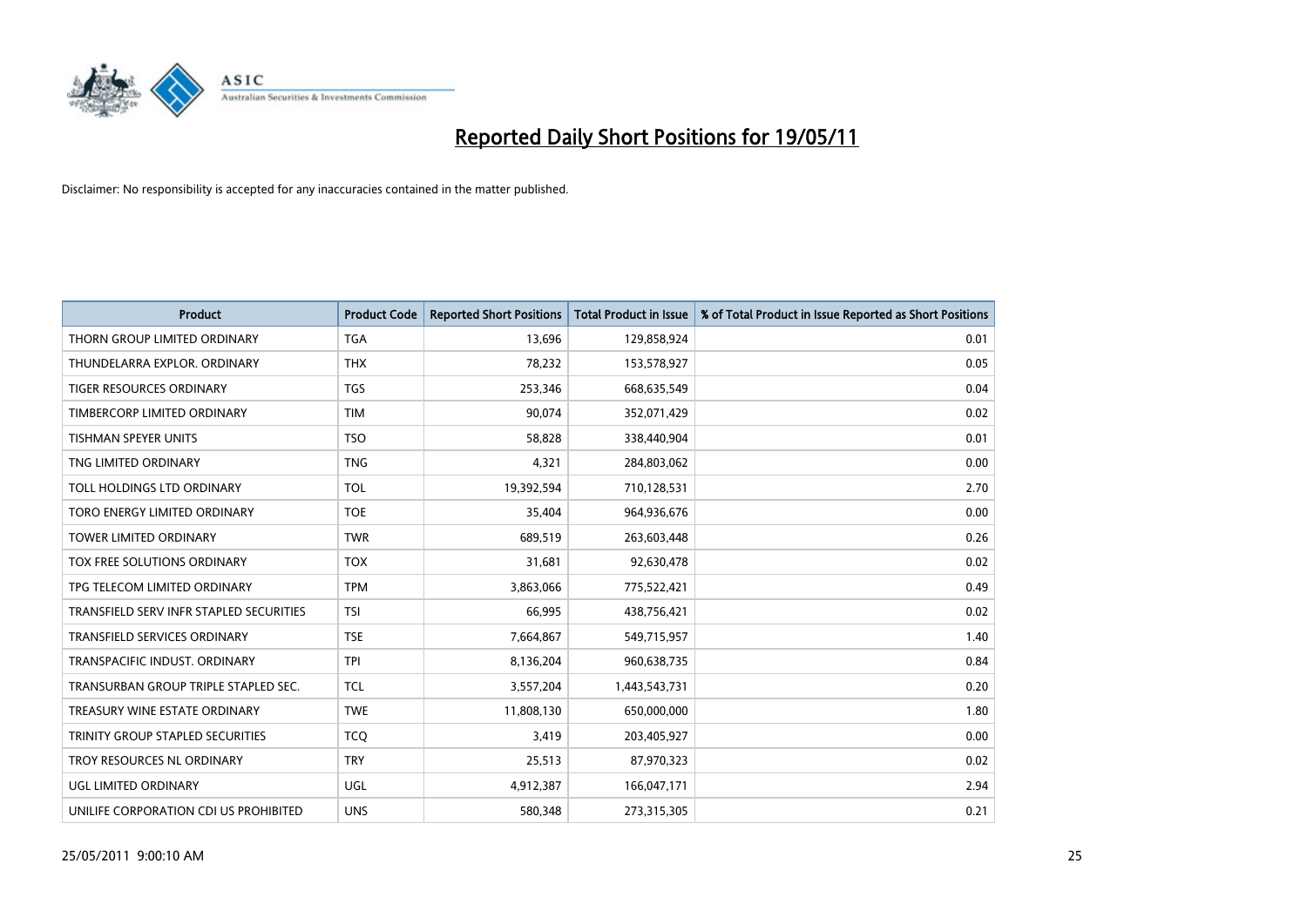

| <b>Product</b>                            | <b>Product Code</b> | <b>Reported Short Positions</b> | <b>Total Product in Issue</b> | % of Total Product in Issue Reported as Short Positions |
|-------------------------------------------|---------------------|---------------------------------|-------------------------------|---------------------------------------------------------|
| VALAD PROPERTY GROUP STAPLED US PROHIBIT. | <b>VPG</b>          | 2,819,468                       | 115,108,116                   | 2.45                                                    |
| <b>VDM GROUP LIMITED ORDINARY</b>         | <b>VMG</b>          | 11,116                          | 193,127,749                   | 0.01                                                    |
| <b>VENTURE MINERALS ORDINARY</b>          | <b>VMS</b>          | 206,378                         | 220,943,592                   | 0.08                                                    |
| <b>VIRGIN BLUE HOLDINGS ORDINARY</b>      | <b>VBA</b>          | 32,860,661                      | 2,210,197,600                 | 1.48                                                    |
| <b>VISION GROUP HLDGS ORDINARY</b>        | <b>VGH</b>          | 78,000                          | 74,197,532                    | 0.11                                                    |
| <b>VITA GROUP LTD ORDINARY</b>            | <b>VTG</b>          | 75,190                          | 142,499,800                   | 0.05                                                    |
| VITERRA INC CDI 1:1                       | <b>VTA</b>          | 3,828                           | 68,629,939                    | 0.01                                                    |
| VNGD AUS SHARES ETF UNITS                 | VAS                 | 503                             | 3,549,159                     | 0.01                                                    |
| <b>WATPAC LIMITED ORDINARY</b>            | <b>WTP</b>          | 41,211                          | 183,341,382                   | 0.01                                                    |
| <b>WDS LIMITED ORDINARY</b>               | <b>WDS</b>          | 701                             | 144,055,662                   | 0.00                                                    |
| <b>WEBJET LIMITED ORDINARY</b>            | <b>WEB</b>          | 388,530                         | 77,961,278                    | 0.50                                                    |
| <b>WESFARMERS LIMITED ORDINARY</b>        | <b>WES</b>          | 23,164,541                      | 1,005,197,704                 | 2.29                                                    |
| WESFARMERS LIMITED PARTIALLY PROTECTED    | <b>WESN</b>         | 100,095                         | 151,874,458                   | 0.06                                                    |
| <b>WESTERN AREAS NL ORDINARY</b>          | <b>WSA</b>          | 5,673,826                       | 179,735,899                   | 3.16                                                    |
| WESTERN DESERT RES. ORDINARY              | <b>WDR</b>          | 948                             | 155,209,435                   | 0.00                                                    |
| WESTFIELD GROUP ORD/UNIT STAPLED SEC      | <b>WDC</b>          | 7,953,777                       | 2,308,988,539                 | 0.31                                                    |
| WESTFIELD RETAIL TST UNIT STAPLED         | <b>WRT</b>          | 26,143,596                      | 3,054,166,195                 | 0.84                                                    |
| WESTPAC BANKING CORP ORDINARY             | <b>WBC</b>          | 23,365,635                      | 3,009,628,822                 | 0.74                                                    |
| WHITE ENERGY COMPANY ORDINARY             | <b>WEC</b>          | 10,036,791                      | 316,104,241                   | 3.17                                                    |
| WHITEHAVEN COAL ORDINARY                  | <b>WHC</b>          | 1,864,354                       | 493,800,069                   | 0.37                                                    |